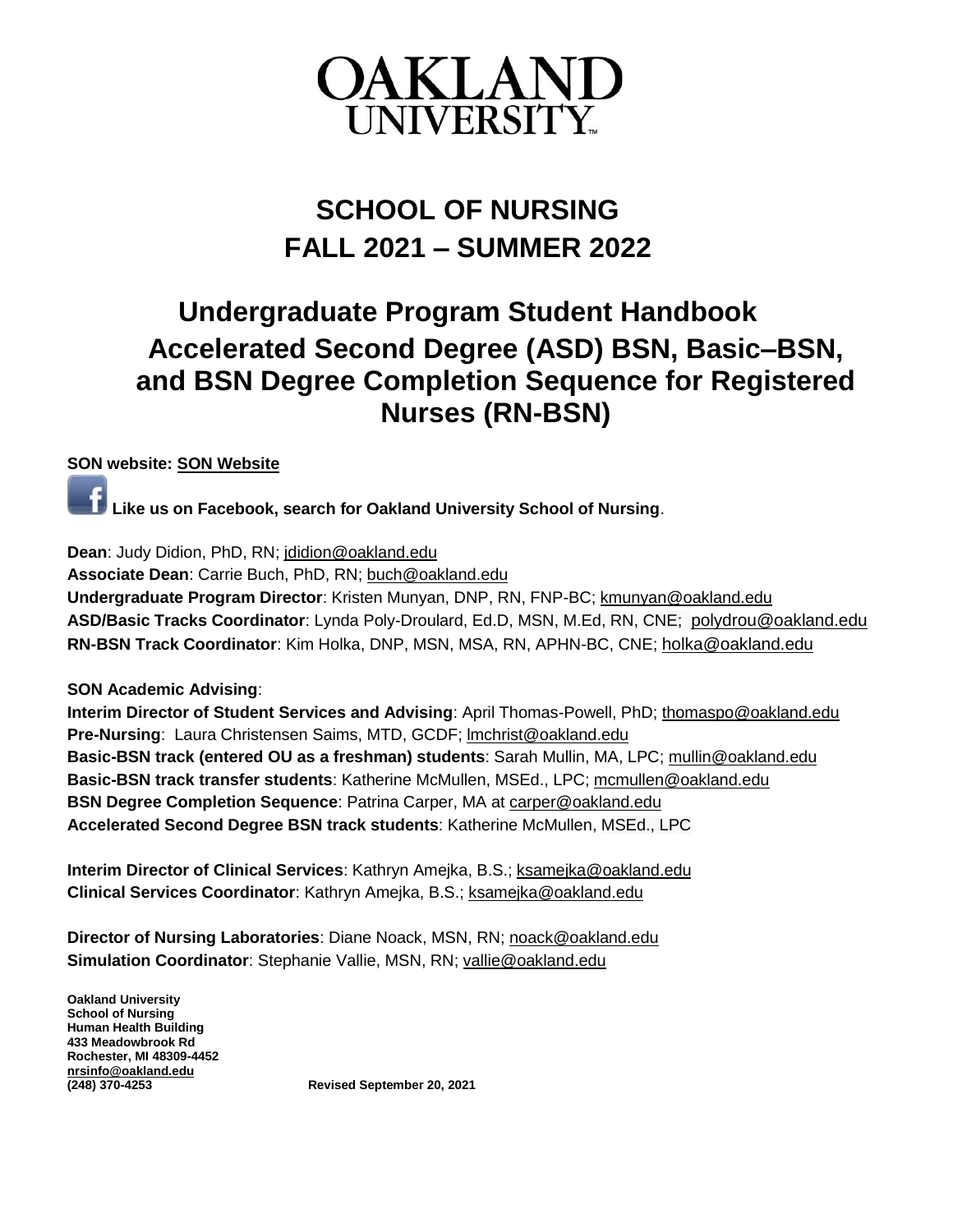#### <span id="page-1-0"></span>**G[LOSSARY](#page-2-0)**

| <b>AACN</b>     | American Association of Colleges of Nursing                     |
|-----------------|-----------------------------------------------------------------|
| <b>ACEMAPP</b>  | Alliance for Clinical Experience Matching and Placement Program |
| <b>AGNP</b>     | <b>Adult-Gerontology Nurse Practitioner</b>                     |
| <b>ANA</b>      | <b>American Nurses Association</b>                              |
| <b>APA</b>      | American Psychological Association                              |
| <b>APRN</b>     | <b>Advanced Practice Registered Nurse</b>                       |
| <b>ASD</b>      | <b>Accelerated Second Degree</b>                                |
| ATI             | Assessment Technologies Institute                               |
| <b>BLS</b>      | <b>Basic Life Support</b>                                       |
| <b>BSN</b>      | Bachelors of Science in Nursing                                 |
| <b>CCNE</b>     | <b>Commission on Collegiate Nursing Education</b>               |
| <b>CNP</b>      | <b>Certified Nurse Practitioner</b>                             |
| <b>CNS</b>      | <b>Clinical Nurse Specialist</b>                                |
| <b>COA</b>      | <b>Council on Accreditation</b>                                 |
| <b>CRNA</b>     | <b>Certified Registered Nurse Anesthetist</b>                   |
| <b>DNP</b>      | Doctor of Nursing Practice                                      |
| <b>FNP</b>      | <b>Family Nurse Practitioner</b>                                |
| <b>FOR</b>      | Faculty of Record                                               |
| <b>IRB</b>      | <b>Institutional Review Board</b>                               |
| <b>MAE</b>      | <b>Medication Administration Examination</b>                    |
| <b>MARC</b>     | <b>Medication Administration Remediation Course</b>             |
| <b>MSN</b>      | Master of Science in Nursing                                    |
| <b>NCLEX-RN</b> | National Council Licensure Examination-Registered Nurse         |
| OC              | <b>Oakland Center</b>                                           |
| OU              | <b>Oakland University</b>                                       |
| <b>PhD</b>      | Doctor of Philosophy                                            |
| <b>POE</b>      | Petition of Exception                                           |
| <b>POS</b>      | Plan of Study                                                   |
| <b>RN</b>       | <b>Registered Nurse</b>                                         |
| <b>RN-BSN</b>   | <b>BSN Degree Completion Sequence for Registered Nurses</b>     |
| SON             | <b>School of Nursing</b>                                        |

NOTICE: All data in this Undergraduate Student Handbook reflects information as it was available at the publication date. The reader should take notice that while every effort is made to ensure the accuracy of the information provided in the Undergraduate Student Handbook, Oakland University reserves the right, in its exclusive and absolute discretion, to make changes to the Undergraduate Student Handbook at any time without prior notice. Oakland University provides the information in the Undergraduate Student Handbook solely for the convenience of the reader and expressly disclaims any obligations which may otherwise be stated, implied or inferred. This Undergraduate Student Handbook, in its entirety or in its component parts, is not a contract and cannot be utilized, construed or relied upon as a contract.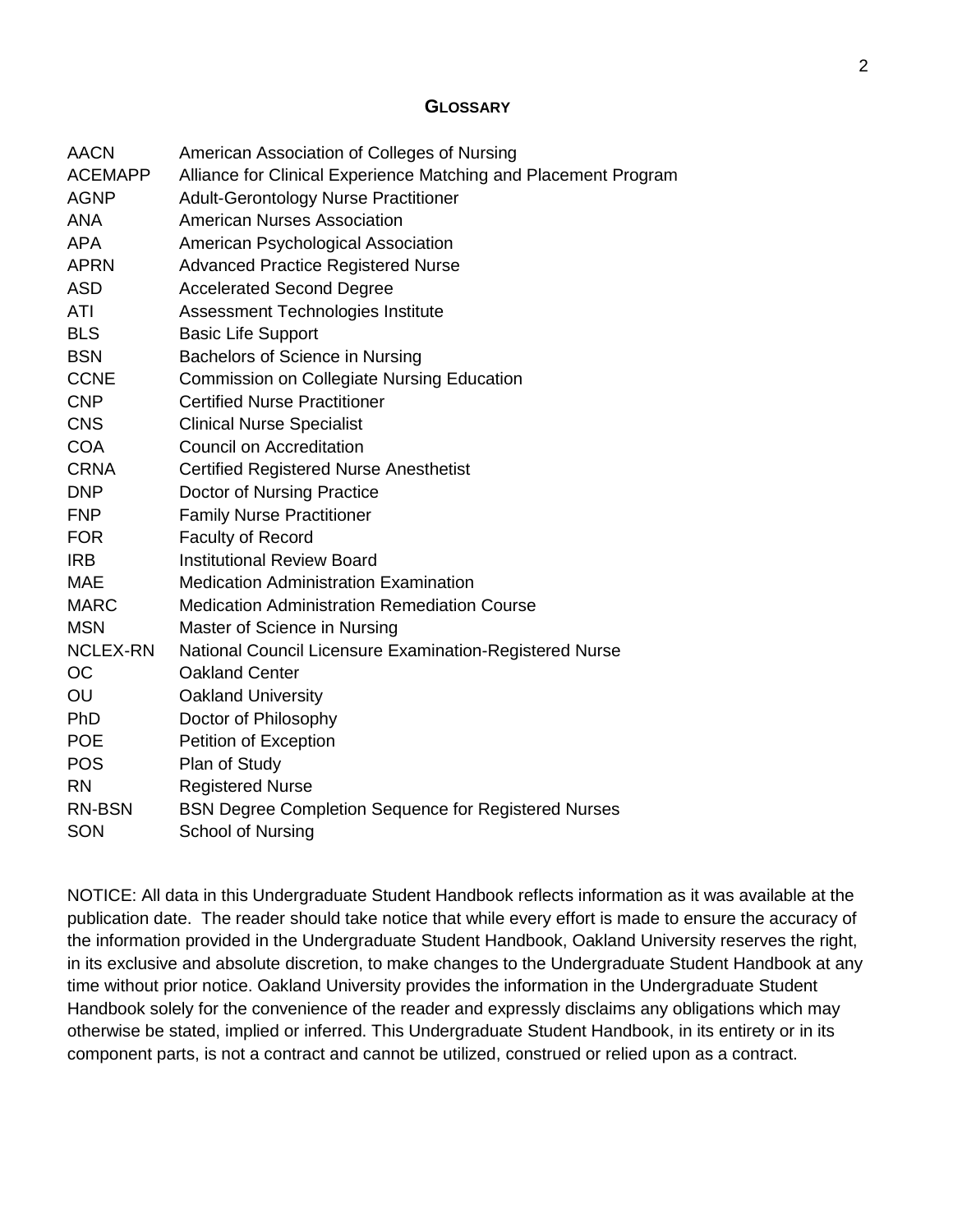# **TABLE OF CONTENTS**

<span id="page-2-0"></span>

| Glossary                                                                    | $\overline{2}$ |
|-----------------------------------------------------------------------------|----------------|
| <b>Table of Contents</b>                                                    | 3              |
| Overview of the School of Nursing                                           | 5              |
| <b>School of Nursing Mission</b>                                            | 5              |
| School of Nursing Vision                                                    | 5              |
| School of Nursing Philosophy                                                | 5              |
| Baccalaureate Program Outcomes                                              | 6              |
| Accreditations                                                              | 6              |
| The Essentials of Baccalaureate Education for Professional Nursing Practice | 6              |
| <b>Nursing Student Organizations</b>                                        | 7              |
| <b>Student Resources</b>                                                    | 7              |
| <b>Course Materials</b>                                                     | 10             |
| Overview of Undergraduate Program                                           | 10             |
| Assessment Technology Institute (ATI)                                       | 11             |
| ATI Grading Rubric for Comprehensive Predictor Assessment                   | 13             |
| <b>SON Laboratory Policies</b>                                              | 14             |
| Laboratory Mas/PPE Policy June 2021                                         | 14             |
| <b>SON Lab Expectations</b>                                                 | 15             |
| <b>Student Responsibilities - Clinical Experiences</b>                      | 15             |
| <b>Clinical Health Requirements</b>                                         | 15             |
| Uniforms and Required Equipment                                             | 18             |
| <b>Academic Program Policies</b>                                            | 21             |
| <b>Core Performance Standards</b>                                           | 21             |
| <b>Student Expectations</b>                                                 | 22             |
| <b>ANA Code of Ethics for Nurses</b>                                        | 22             |
| <b>Media Policy</b>                                                         | 23             |
| <b>OU Judicial Process</b>                                                  | 23             |
| Oakland University Formal Complaint/Incident Report Process                 | 23             |
| Family Educational Rights and Privacy Act (FERPA)                           | 23             |
| Petitions of Exception                                                      | 24             |
| <b>Final Examination Policy</b>                                             | 24             |
| <b>Leave Status</b>                                                         | 24             |
| <b>Withdrawal Policy</b>                                                    | 24             |
| Undergraduate Program Transfer Policy from One Academic Track to Another    | 25             |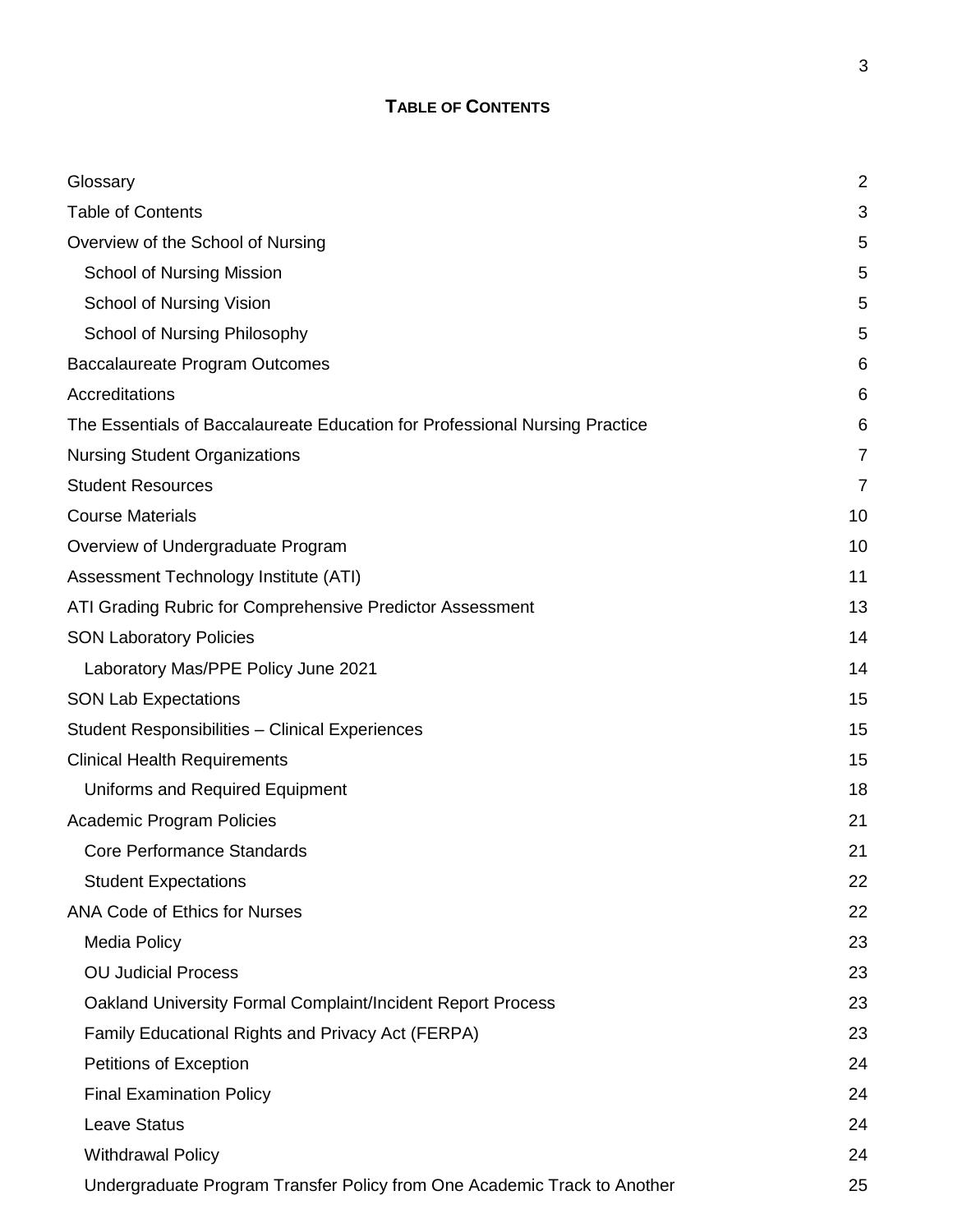| School of Nursing (Son) Undergraduate Program Progression, Probation, and Dismissal                        | 25 |
|------------------------------------------------------------------------------------------------------------|----|
| Resolution of An Arbitrary or Capricious Grading Concern                                                   | 26 |
| Son Undergraduate Program Arbitration Procedure                                                            | 27 |
| Revised April 17, 2019, May 29, 2019, June 13, 2019, June 24th, 2019, November 13, 2019, April 23,<br>2020 | 27 |
| Undergraduate Program Dismissal Appeal                                                                     | 28 |
| Revised April 17, 2019, May 29, 2019, June 13, 2019, & November13, 2019                                    | 28 |
| Readmission to the SON Undergraduate Program                                                               | 29 |
| <b>Commencement And Honors</b>                                                                             | 29 |
| Commencement                                                                                               | 29 |
| <b>SON Honors</b>                                                                                          | 29 |
| School of Nursing                                                                                          | 30 |
| <b>Grade Conversion Scale</b>                                                                              | 30 |
| Appendix                                                                                                   | 31 |
| Oakland University School of Nursing Student Confidentiality Agreement                                     | 31 |

4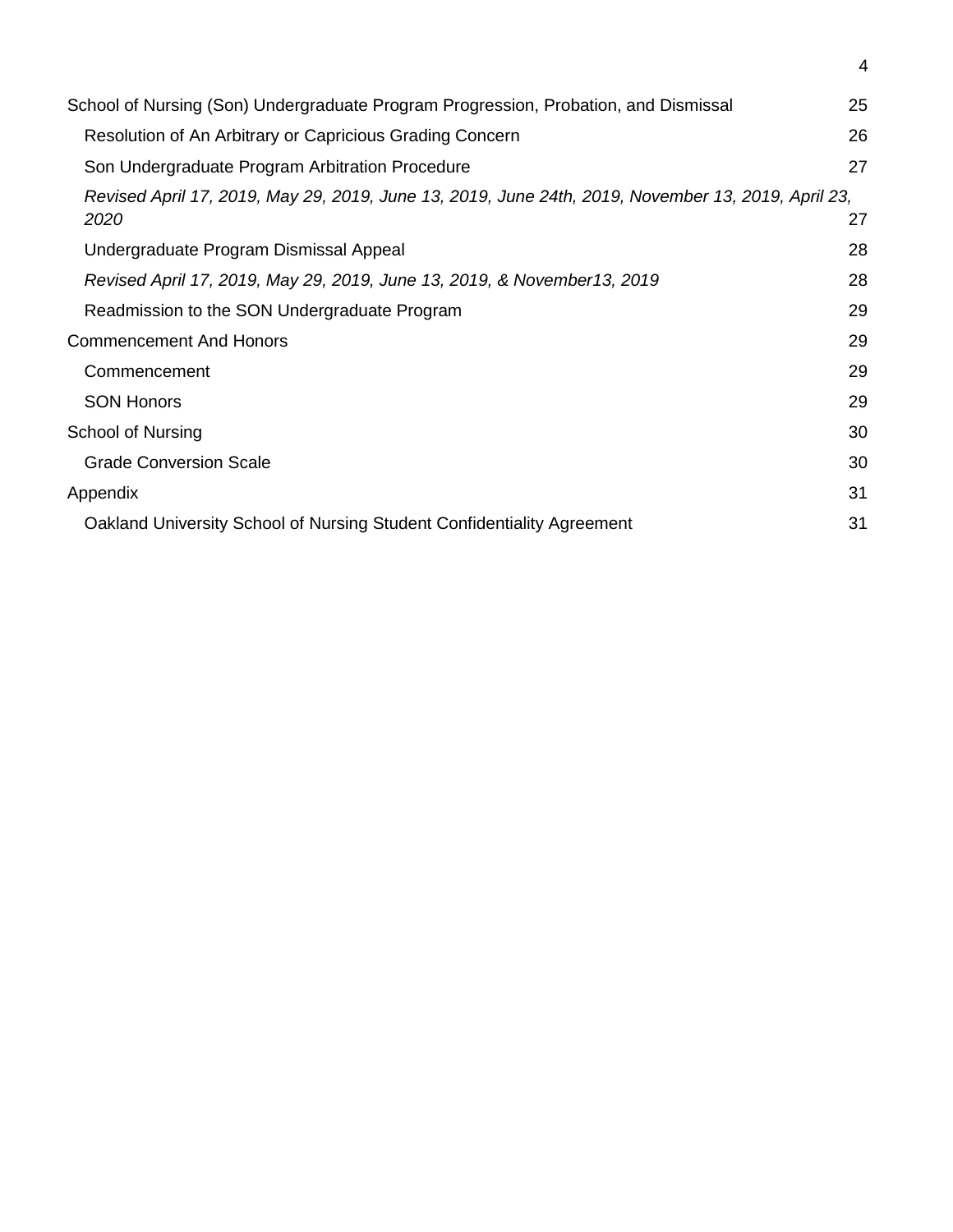## <span id="page-4-0"></span>**O[VERVIEW OF THE](#page-4-0) SCHOOL OF NURSING**

#### <span id="page-4-1"></span>**[School of Nursing Mission](#page-4-1)**

*Approved by the SON Faculty Assembly on April 24, 2014*

The mission of OU SON is to prepare transformational leaders committed to caring and using the best evidence in nursing practice, education and research to optimize the health of the public in a diverse ever-changing global society.

## <span id="page-4-2"></span>**[School of Nursing Vision](#page-4-2)**

*Approved by the SON Faculty Assembly on April 24, 2015*

The faculty and graduates of OU SON will be recognized as transformational leaders, caring practitioners and scholars who optimize the health and well-being of a diverse global society.

## <span id="page-4-3"></span>**[School of Nursing Philosophy](#page-4-3)**

*Approved by the SON Faculty Assembly on April 28, 2011; Amended February 18, 2016*

The OU SON *Philosophy of Nursing Education* is informed by insights into the empirical, aesthetic, ethical, and personal ways of knowing that undergird nursing as a practice discipline, the position that nursing holds in society, and the relationship that exists between the SON and OU. Nursing's disciplinary domain has both a scientific and professional practice component. Nursing science discovers, develops, synthesizes, validates, and brings order to the theoretical and practical knowledge that informs the professional practice of nursing. Professional nursing care of individuals, families, and communities is a social mandate that carries with it the responsibility to educate nurses qualified to fulfill the professional role and uphold standards of the profession.

The faculty of the SON believes that nursing education:

- Requires innovative approaches in order to prepare professional nurses now and in the future to address the health care needs of individuals, families, and communities through patient-centered nursing care, teamwork and collaboration, communication, and information technology.
- Has a foundation in the arts and sciences of liberal education, needed to ground nursing in the complexity of the human experience.
- Prepares students to recognize, understand, and work with nursing phenomena and to understand the results of these efforts in relation to human values including life, justice, personal freedom, health, and well-being.
- Prepares students to use empirical knowledge as a guide for judgment, decision-making, and the provision of quality and safe professional nursing practice.
- Prepares students across all curriculum levels to learn, work, and live productively in everchanging national and international societies.

The faculty of the SON also believes that:

- Students learn best when challenged by educational experiences that are salient and incorporate real-life situations and issues related to systems-based practice.
- Diversity among faculty, students, and members of national and international societies enriches the educational experience.
- A commitment to life-long learning is essential to the professional development of nurses, the health of national and international societies, and the growth of the discipline.
- Faculty members are responsible for determining what is to be learned and how that learning can be assessed, evaluated, and enhanced.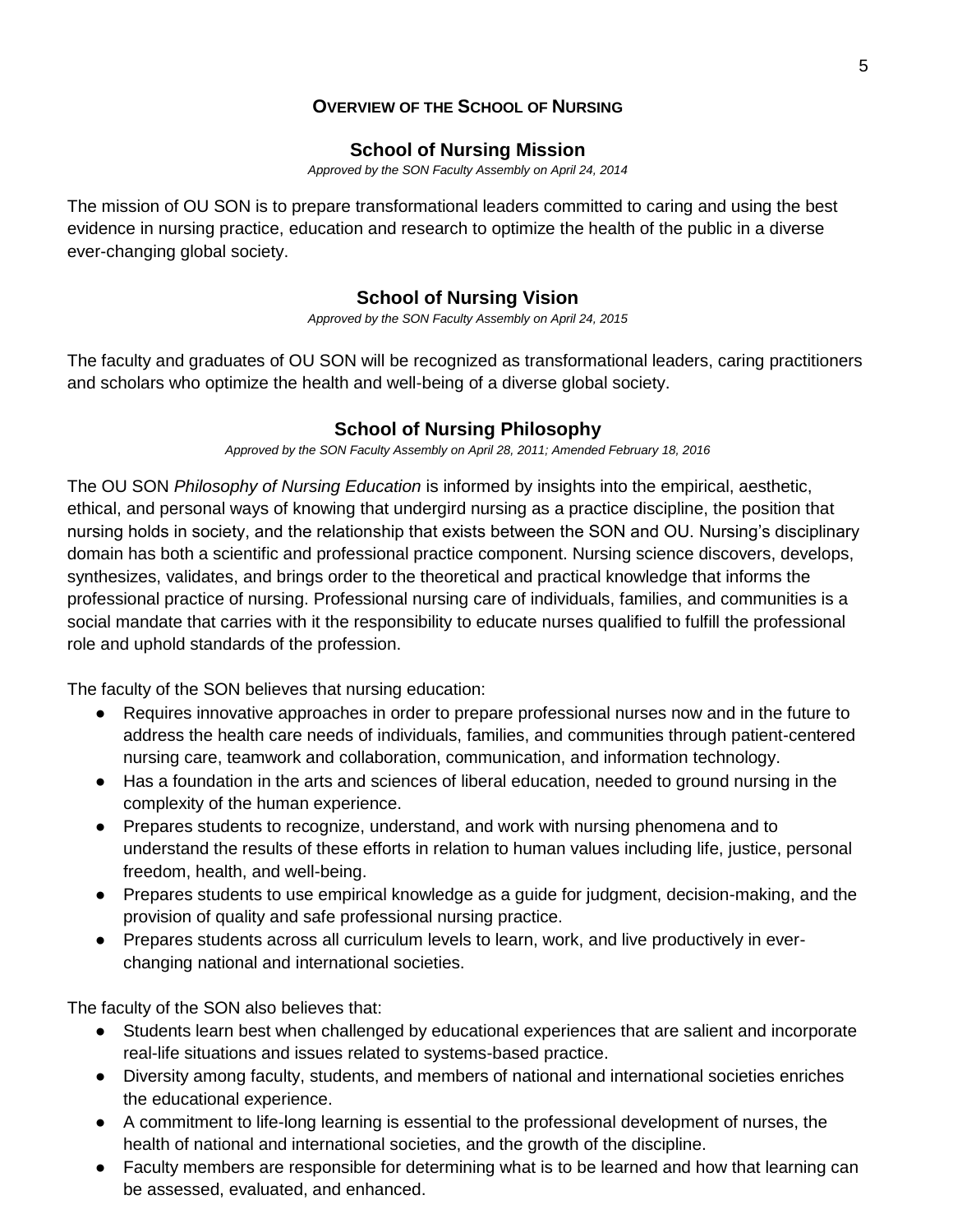## <span id="page-5-0"></span>**B[ACCALAUREATE](#page-5-0) PROGRAM OUTCOMES**

*Approved by the SON Faculty Assembly on October 30, 2014*

The BSN Program Curriculum is based on professional forces; the vision, mission, and values of the faculty; prepares the graduate to practice in a diverse global society; and to:

- 1. Apply concepts from the Arts and Sciences in the promotion of health and the management of simple to complex nursing care.
- 2. Demonstrate use of the nursing process in clinical decision-making.
- 3. Apply principles of patient safety and quality improvement in nursing practice.
- 4. Apply principles of wellness, health promotion, disease prevention, rehabilitation, risk reduction, palliative and end-of-life care to individuals, families, communities, and populations.
- 5. Demonstrate values-based, ethical professional behaviors that integrate caring, autonomy, integrity, social justice, respect for diversity and human dignity throughout the lifespan.
- 6. Use best evidence in nursing practice.
- 7. Demonstrate inter/intra-professional collaboration to optimize health outcomes.
- 8. Demonstrate transformational leadership in nursing practice in a variety of settings.
- 9. Use knowledge, processes, and skills from informatics to inform clinical decision-making.
- 10. Apply knowledge of health policy, economics, legal, and political principles to nursing practice.
- 11. Demonstrate a commitment to professional development and lifelong learning.

## <span id="page-5-1"></span>**A[CCREDITATIONS](#page-5-1)**

OU maintains regional accreditation with the HLC and specialized program accreditation in OU's College and professional schools.

The baccalaureate degree in nursing, master's degree in nursing, Doctor of Nursing Practice, and post-graduate APRN certificate programs at Oakland University are accredited by the Commission on Collegiate Nursing Education. [\(http://www.ccneaccreditation.org\)](http://www.ccneaccreditation.org/).

The Oakland University-Beaumont Graduate Program of Nurse Anesthesia is accredited by the Council on Accreditation of Nurse Anesthesia Programs (COA). The program's next review by the COA is scheduled for October 2022. Visit [http://coacrna.org](http://coacrna.org/) or contact the COA directly at 847-655-1160 or via 222 S. Prospect Ave. Park Ridge, IL 60068-4001.

## **THE ESSENTIALS OF BACCALAUREATE EDUCATION FOR PROFESSIONAL NURSING PRACTICE**

<span id="page-5-2"></span>*The Essentials of Baccalaureate Education for Professional Nursing Practice* (Essentials) (American Association of Colleges of Nursing [AACN], 2008) are the guiding framework for the SON undergraduate program. The nine Essentials are:

- I. Liberal Education for Baccalaureate Generalist Nursing Practice.
- II. Basic Organizational and Systems Leadership for Quality Care and Patient Safety.
- III. Scholarship for Evidence-Based Practice.
- IV. Information Management and Application of Patient Care Technology.
- V. Healthcare Policy, Finance, and Regulatory Environments.
- VI. Inter-professional Communication and Collaboration for Improving Patient Health Outcomes.
- VII. Clinical Prevention and Population Health.
- VIII. Professionalism and Professional Values.
- IX. Baccalaureate Generalist Nursing Practice.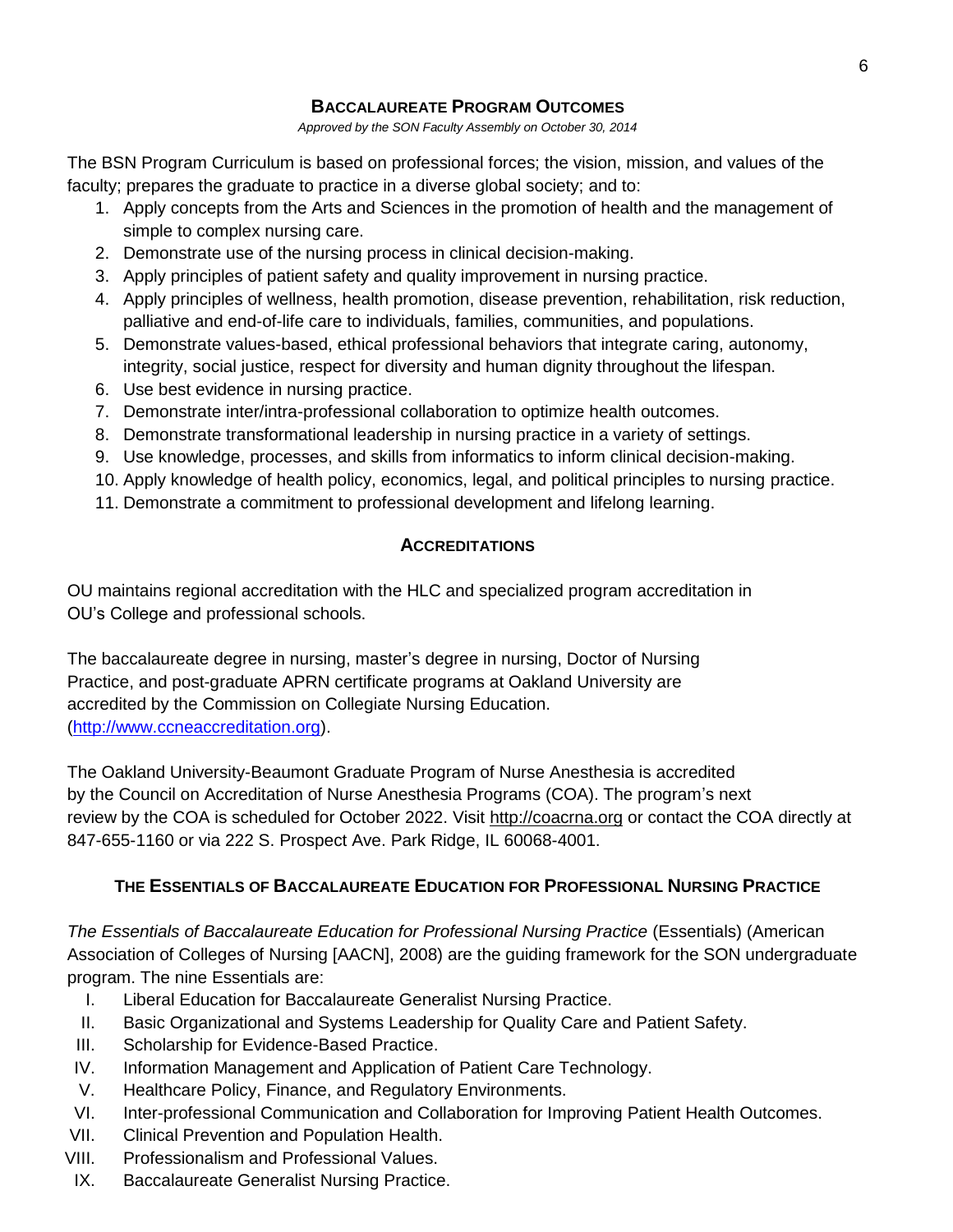## <span id="page-6-0"></span>**NURSING STUDENT O[RGANIZATIONS](#page-6-0)**

#### **Dean's Circle**

The Dean's Circle is a select group of SON students who are invited to apply for membership to serve as SON ambassadors. Participation in the Dean's Circle provides students with opportunities to develop leadership skills by assisting with various SON events, interacting with the SON Dean and other administrators, and representing the SON at various university functions.

## **Sigma Theta Tau International – Theta Psi Chapter**

Sigma Theta Tau International, the Honor Society of Nursing, was chartered at OU in April 1986. Each year nursing students who are academically eligible are invited to become members. Candidates for membership are selected solely on the basis of superior scholastic achievement.

## **Student Nurses Association of Oakland University (SNAOU)**

SNAOU provides undergraduate nursing students with leadership opportunities, as well as opportunities for students to mentor pre-nursing students and participate in service activities/political events at the university, state, and national level. Students can also serve as a class representative. Class representatives are elected by their classmates during an election held each year. Nursing and prenursing students can also become members of the Michigan SNA and the National SNA, which provide additional opportunities for networking and leadership building.

## **Black Student Nurses Association of Oakland University (BSNA-OU)**

The BSNA-OU provides nursing students an opportunity to promote unity among minority and other students by providing a support network for pre-nursing and UG students in the SON. The BSNA-OU also allows members the opportunity to improve their networking skills while informing the greater OU community about health issues that affect minorities.

#### **Student Representation on SON Committees**

Undergraduate nursing students have the opportunity to serve on two SON committees: the Undergraduate Committee on Instruction (UCOI) and the Awards & Honors Committee. At least one student may serve on each committee.

## <span id="page-6-1"></span>**STUDENT R[ESOURCES](#page-6-1)**

#### **OU Website**

The [OU website](https://www.oakland.edu/) is an important source of information for all OU students. Students should refer to the [OU](about:blank)  [website](about:blank) for university academic resources (i.e. Office of Disability Support Services, Writing Center, Tutoring Center, Graham Health Center, etc.).

#### **MySAIL**

The [OU MySAIL](https://sso.oakland.edu/idp/profile/cas/login?execution=e1s1) system allows students to register for classes, view their financial aid status, and set up an e-bill online payment system.

#### **[Student Name, Address, and Phone Number Changes](about:blank)**

The SON uses student name and address information that is on file with OU. Each student is responsible for informing the OU [Office of the Registrar](https://www.oakland.edu/registrar/) of any changes to their name, address, and/or telephone number.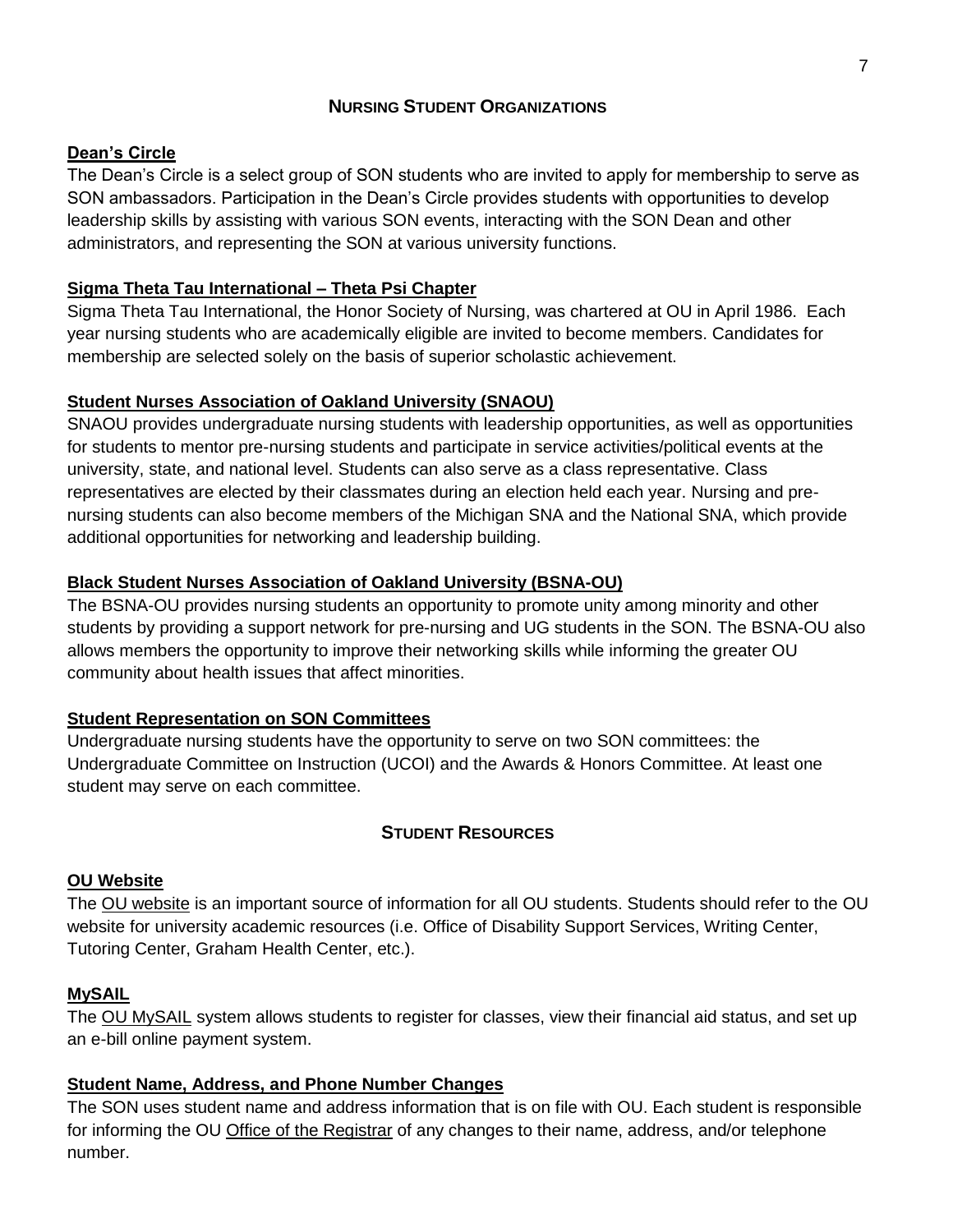#### **[Schedule of Classes](about:blank)**

The schedule of classes is provided through the MySAIL system and gives students times and dates for each specific course offered at Oakland University.

#### **DegreeWorks**

Students may track their progress to degree completion, how their credits apply to the degree program, and what percentage of their degree is completed through DegreeWorks, which can be accessed through MySAIL. All students are strongly encouraged to access DegreeWorks during each registration cycle.

#### **[Academic](about:blank) Calendar**

The [academic calendar](https://www.oakland.edu/medicine/curriculum/academic-calendar/) provides students a table of important dates. Students should access the academic calendar prior to each semester.

#### **[OU Email Account](about:blank)**

Information related to courses, scholarships, health requirements, etc. are communicated to students using their [OU email](about:blank) accounts. All SON students are expected to check their OU email daily and to use their OU email accounts when communicating with SON/OU faculty, staff, administration and advising.

#### **[SON Website](about:blank)**

The [SON website](https://www.oakland.edu/nursing/) is an important source of information for current nursing students.

#### **[Course Moodle Websites](about:blank)**

Every SON course has a course-related website in [Moodle.](https://moodle.oakland.edu/login/index.php)

#### **Plan of Study**

The Plan of Study (POS) is developed by the Program Director/Coordinator in conjunction with the advising office and details specific courses and other requirements you must complete in order to earn your graduate degree.

#### **[SON Faculty](about:blank)**

Students can communicate with [SON faculty](https://www.oakland.edu/nursing/directory/) via OU email, internal Moodle email, telephone, or they can meet with them in person. SON faculty are available to assist students with their questions and/or concerns regarding nursing courses, clinical experiences, course grading, professional nursing, etc.

#### **[SON Academic Advising](about:blank)**

SON students are assigned an [academic adviser](https://www.oakland.edu/nursing/directory/) who will work with them for the duration of their nursing education. SON academic advisers are available by appointment to assist students with program planning, course scheduling, petitions of exception, transfer equivalencies, etc.

#### **SON Laboratories**

The SON clinical laboratories are located on the  $4<sup>th</sup>$  floor of the Human Health Building. The SON laboratories are available for students to: 1) learn to apply critical thinking and clinical reasoning to patient scenarios, 2) practice foundational nursing interventions, 3) practice using therapeutic communication, and 4) develop the skills and knowledge necessary for professional nursing practice. Open lab times are posted at the start of each semester; these are opportunities for students to practice their skills in a supervised environment.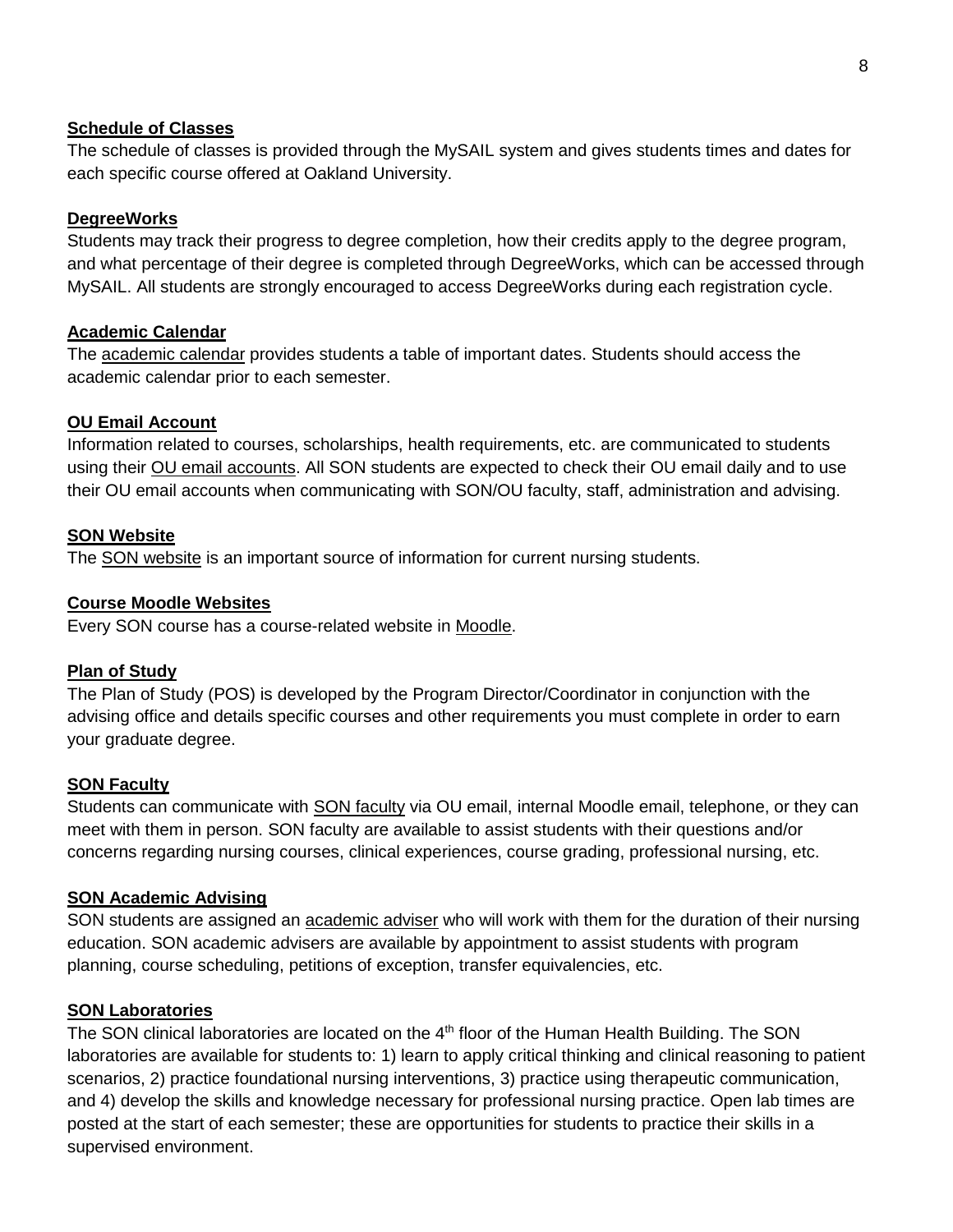#### **Undergraduate Catalog**

The OU [Undergraduate Catalog](http://catalog.oakland.edu/) includes a listing of academic programs, degree requirements, policies, and related program information.

#### **Graham Health Center**

[Graham Health Center](https://www.oakland.edu/ghc/) (GHC) is Oakland University's on campus health center. Services offered by Graham Health Center are available to all current students, faculty, and staff.

#### **Kresge Library**

[Kresge Library](https://library.oakland.edu/) is an important source of information and resources for OU students.

#### **Financial Aid**

The OU [Student Financial Services](https://www.oakland.edu/financialservices/costs/) office is the place to go for all information about financial aid for OU students.

#### **SON Scholarships**

A variety of SON scholarships are available to SON students. Announcements regarding the application process will be sent to all SON students via OU email.

#### **Barnes & Noble Bookstore**

[OU Barnes & Noble](https://oakland.bncollege.com/shop/oakland/home) is the place to go to order your course textbooks, nursing lab kits, other helpful course resources, and OU clothing and merchandise.

#### **The Writing Center**

The OU [Writing Center](https://www.oakland.edu/ouwc/) is open to OU students, faculty, and staff in all disciplines at any stage of the writing process. The center provides writers with an interested and supportive audience of well-trained consultants who help both novice and expert writers explore ideas, revise drafts, and develop the skills to craft polished works.

#### **The Tutoring Center**

The [OU Tutoring Center](file:///C:/Users/buch/Downloads/OU%20Tutoring%20Center) (TTC) is a place where students learn side by side with their peers in a comfortable and welcoming environment. TTC provides easy-to-access resources, including tutoring, study groups, Supplemental Instruction, and Academic Coaching, for improving content learning and study skills that enhance academic performance.

#### **Student Technology Center**

The [OU Student Technology Center](https://www.oakland.edu/stc/) is more than a computer lab. It is the place to go for technology mentoring and to learn more about the technology loan program.

#### **OU Counseling Center**

The OU [Counseling Center,](file:///C:/Users/drumley/Downloads/oakland.edu/oucc/) located in the Graham Health Center has been serving the students and staff of the university for over 30 years. They provide a broad range of mental health services which include: Personal Counseling; Psychological and Psychoeducational Testing; Career Testing and Counseling; Substance Abuse Evaluation, Treatment, and Prevention; Consultation and Outreach; and Crisis Intervention.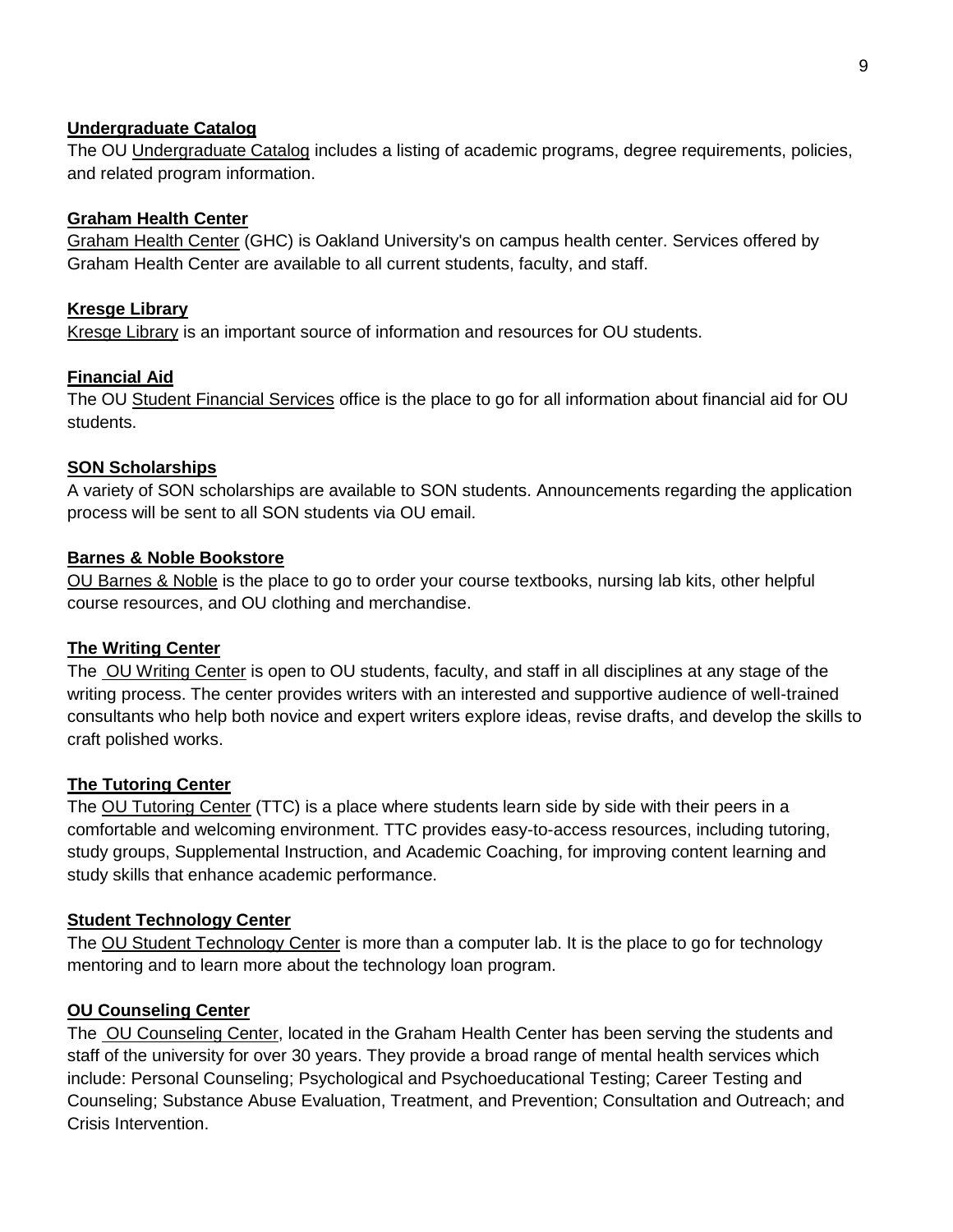#### **Career Services**

Visit [OU Career Services](https://www.oakland.edu/careerservices/) to learn more about job opportunities, preparing your resume, getting ready for a job interview, and other helpful resources.

#### <span id="page-9-0"></span>**COURSE M[ATERIALS](#page-9-0)**

Textbooks are available through the [OU Bookstore.](https://oakland.bncollege.com/shop/oakland/home) Syllabi are available through the course Moodle website. Arrangements can be made through the OU Bookstore to mail course materials to students. Some printed materials not individually distributed are available on reserve in Kresge Library. Each student is responsible for obtaining and/or reviewing these materials, as assigned.

#### <span id="page-9-1"></span>**OVERVIEW OF U[NDERGRADUATE](#page-9-1) PROGRAM**

#### **Academic Plan of Study**

Students admitted to the SON undergraduate program (ASD, Basic-BSN, BSN degree completion sequence) are provided with an academic plan of study (POS). The POS outlines the NRS courses that are required to graduate from the SON and the order in which they are to be completed. Once students are provided a POS, they are entering an agreement to complete NRS-specific courses in the order indicated on the POS. Any deviation from the POS must be approved by the School of Nursing.

#### **General Education Requirements**

All First Time in Any College (FTIAC) or Transfer students who have not previously completed a baccalaureate on the Basic-BSN track or the RN-BSN Degree Completion Sequence track are required to fulfill Oakland University's General Education requirement. Oakland University participates in the [Michigan Transfer Agreement \(MTA\)](https://www.oakland.edu/Assets/upload/LandingPages/mtaInfographic/) with partnering Michigan Community Colleges.

Students admitted to the SON who have a bachelor's degree from an accredited academic institution in the United States have satisfied the OU General Education requirements. Students admitted to the SON whose initial bachelor's degree was awarded at an academic institution outside of the United States will have their coursework evaluated by a SON academic adviser to determine whether the OU General Education requirements have been satisfied.

#### **Credit Allocation for SON Undergraduate Courses and Clinical Experiences**

Credit allocation for SON UG didactic/lecture courses is 1:1; one credit = 50 minutes of instruction per week.

Credit allocation for SON UG laboratory courses is 2:1 (real time); one credit = 120 minutes of instruction per week.

Credit allocation for SON UG clinical courses is 3:1 (real time). The following time commitments apply to the UG clinical experiences: 1 credit = 42 contact hours per semester, 2 credits = 84 contact hours per semester, and 3 credits = 126 contact hours per semester.

<span id="page-9-2"></span>**Note**: these credit allocations refer to actual time spent in class, lab, or clinical. Students are expected to spend additional time outside of class on course-related activities.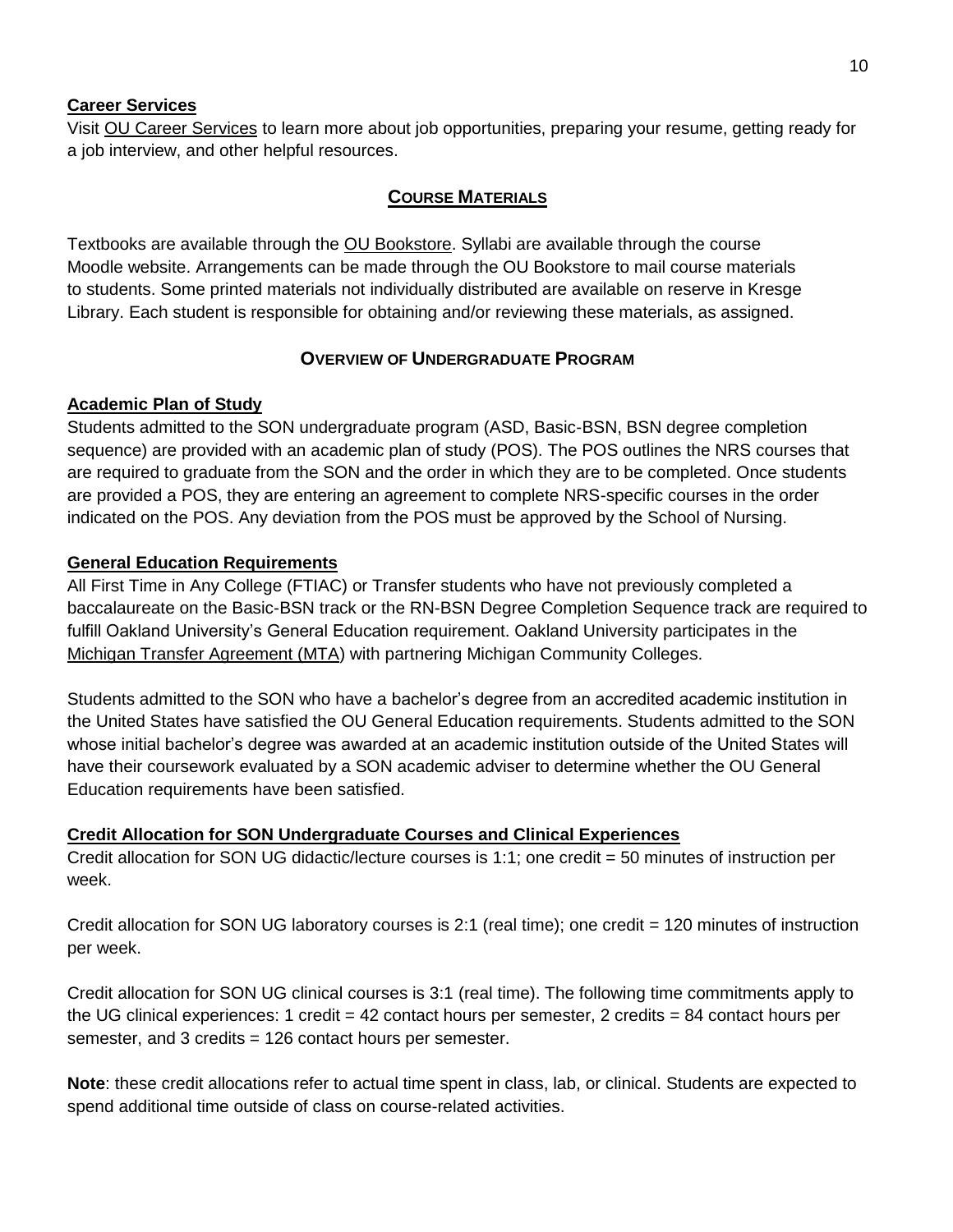# **ASSESSMENT T[ECHNOLOGY](#page-9-2) INSTITUTE (ATI)**

The SON uses ATI Nursing Education for all pre-licensure (Basic-BSN and ASD) students. ATI Nursing Education is designed to facilitate student academic success. ATI Nursing Education provides resources that, when used effectively by pre-licensure nursing students, help them to be successful in the nursing courses, and prepares them for the NCLEX-RN.

Students will receive account and payment information for ATI Nursing Education as part of SON orientation. The ATI Nursing Education Learning System is mandatory for all pre-licensure students in the SON. Proctored assessments are typically proctored in person. If any proctored assessment(s) cannot be proctored in person, students would be responsible for all proctoring application charges. ATI Proctored Examinations may be administered during the week prior to final exam per University policy.

The following chart outlines the ATI Assessments that pre-licensure (Basic-BSN and ASD) students are required to complete during the nursing curriculum. Additional resources are available on the ATI website, and SON faculty may assign their use.

| <b>Course</b>   | <b>ATI Required Content</b>                                                                                                                                                                                                                                                                                                                                                                                     |
|-----------------|-----------------------------------------------------------------------------------------------------------------------------------------------------------------------------------------------------------------------------------------------------------------------------------------------------------------------------------------------------------------------------------------------------------------|
| <b>NRS 2012</b> | <b>ATI Student Orientation</b>                                                                                                                                                                                                                                                                                                                                                                                  |
| <b>NRS 2020</b> | <b>Dosage Calculation Modules:</b><br>Safe Dosage<br>Dosages by Weight                                                                                                                                                                                                                                                                                                                                          |
| <b>NRS 2024</b> | <b>Dosage Calculation Modules:</b><br><b>Medication Administration</b><br><b>Oral Medication</b><br><b>Injectable Medications</b><br><b>Powdered Medications</b><br>Parenteral (IV) Medications<br><b>Practice Assessments</b><br><b>RN Fundamentals</b><br><b>Dosage Calculation Practice Assessments</b><br><b>Proctored Assessments</b><br><b>RN Fundamentals</b><br><b>Dosage Calculation: Fundamentals</b> |
| <b>NRS 3015</b> | <b>Dosage Calculation Modules:</b><br><b>Critical Care Medications</b>                                                                                                                                                                                                                                                                                                                                          |
| <b>NRS 3016</b> | <b>Practice Assessments</b><br>Dosage Calculation: Mental Health<br><b>RN Mental Health</b><br><b>Proctored Assessments</b><br>Dosage Calculation: Mental Health<br><b>RN Mental Health</b>                                                                                                                                                                                                                     |
| <b>NRS 3025</b> | <b>Practice Assessments</b>                                                                                                                                                                                                                                                                                                                                                                                     |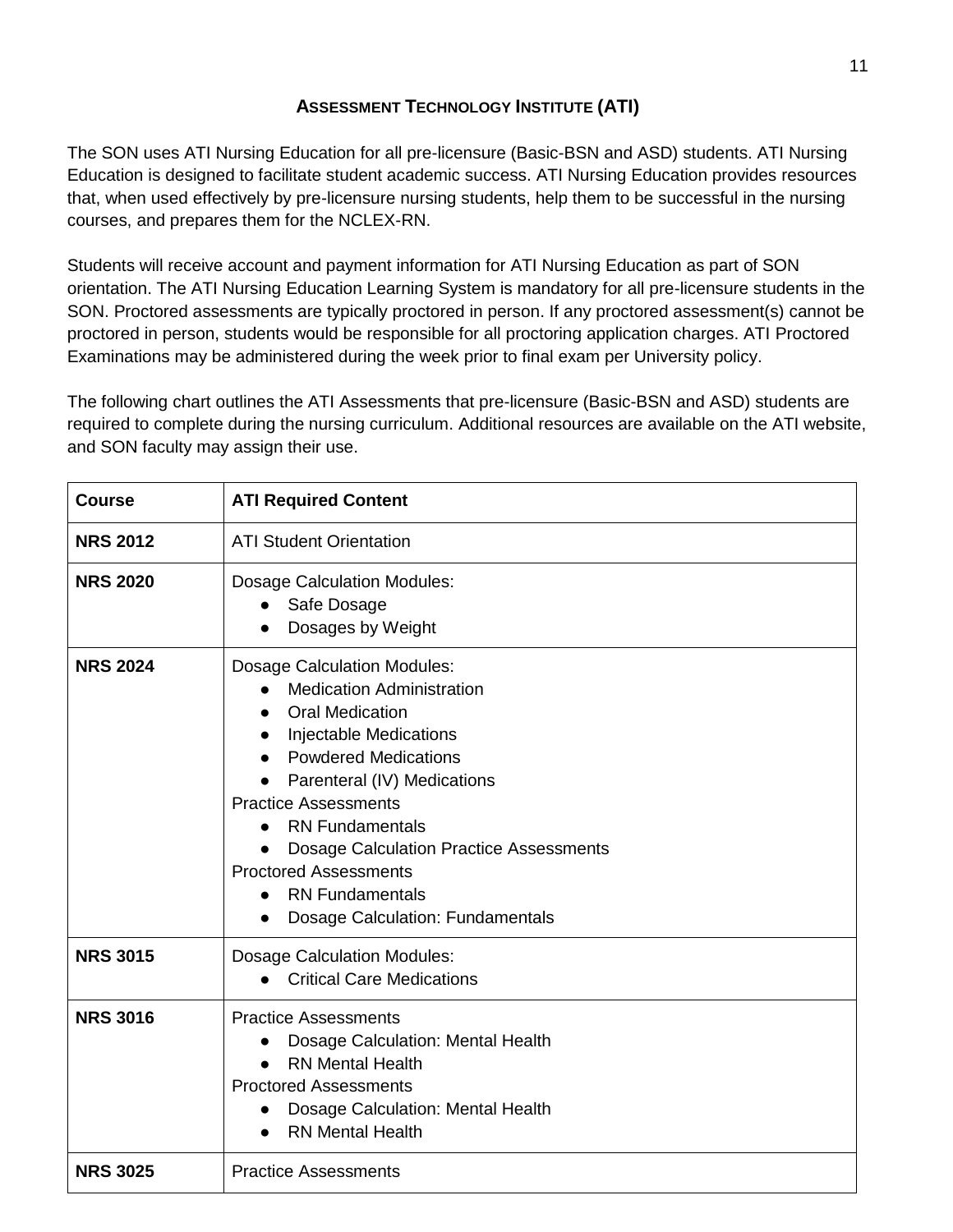|                 | Dosage Calculation: Medical Surgical<br><b>RN Adult Medical Surgical</b><br><b>Proctored Assessments</b><br>Dosage Calculation: Medical Surgical<br>$\bullet$<br>RN Adult Medical Surgical                                                                                                                  |
|-----------------|-------------------------------------------------------------------------------------------------------------------------------------------------------------------------------------------------------------------------------------------------------------------------------------------------------------|
| <b>NRS 3026</b> | <b>Practice Assessments</b><br>Dosage Calculation: Maternal Newborn<br><b>RN Maternal Newborn</b><br><b>Proctored Assessments</b><br>Dosage Calculation: Maternal Newborn<br><b>RN Maternal Newborn</b>                                                                                                     |
| <b>NRS 4012</b> | <b>Practice Assessments</b><br>• RN Leadership<br><b>Proctored Assessments</b><br><b>RN Leadership</b><br>$\bullet$                                                                                                                                                                                         |
| <b>NRS 4015</b> | <b>Practice Assessments</b><br><b>RN Nutrition</b><br><b>RN Community Health</b><br><b>Proctored Assessments</b><br><b>RN Nutrition</b><br>$\bullet$<br><b>RN Community Health</b>                                                                                                                          |
| <b>NRS 4016</b> | <b>Dosage Calculation Modules</b><br><b>Pediatric Medications</b><br><b>Practice Assessments</b><br>Dosage Calculation: Nursing Care of Children<br>$\bullet$<br>RN Nursing Care of Children<br><b>Proctored Assessments</b><br>Dosage Calculation: Nursing Care of Children<br>RN Nursing Care of Children |
| <b>NRS 4026</b> | <b>Practice Assessments</b><br>Dosage Calculation: Critical Care<br><b>RN Comprehensive Assessment</b><br>RN Pharmacology<br><b>Proctored Assessments</b><br><b>Dosage Calculation: Critical Care</b><br>RN Comprehensive Assessment<br>RN Pharmacology                                                     |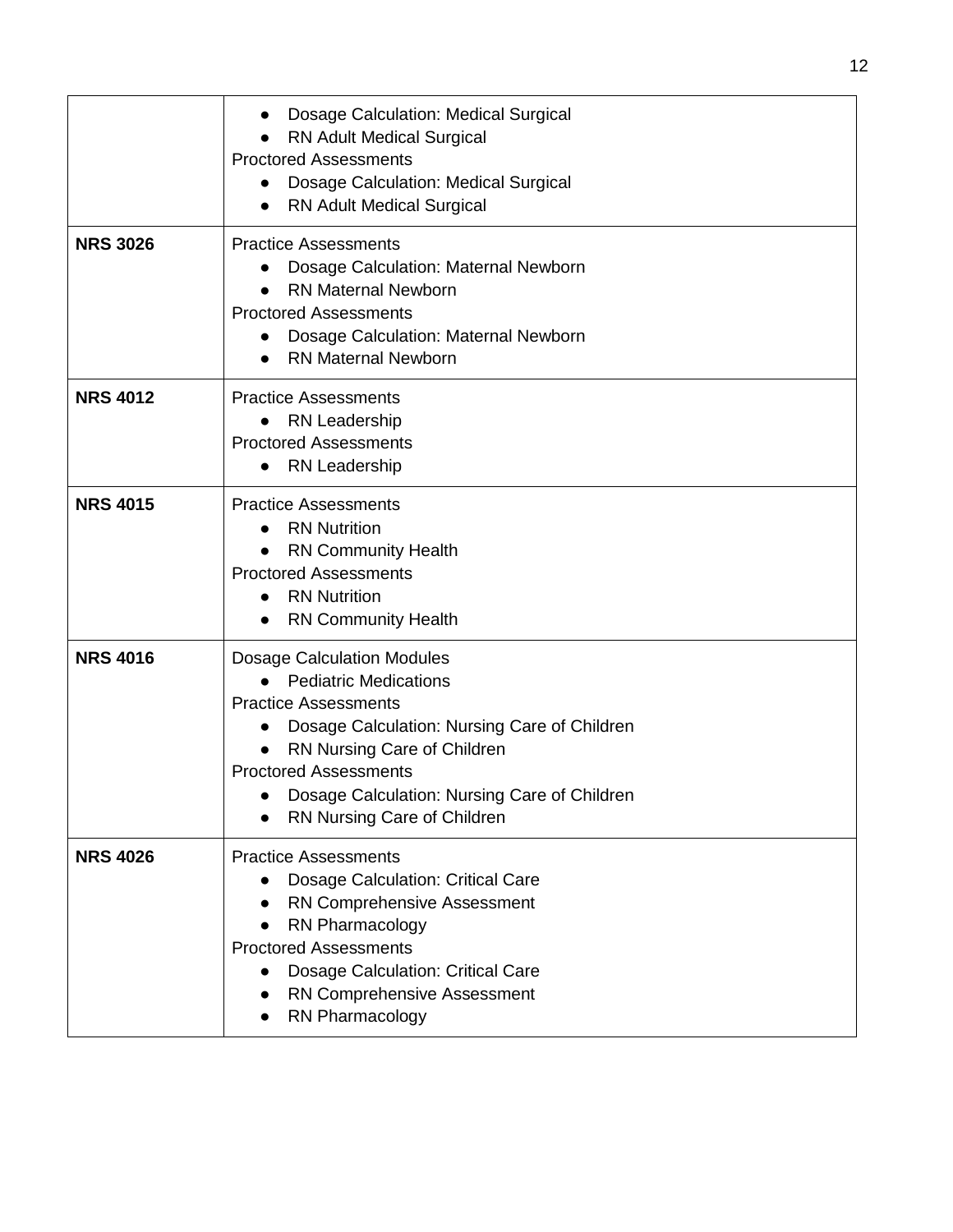#### <span id="page-12-0"></span>**ATI GRADING RUBRIC FOR C[OMPREHENSIVE](#page-12-0) PREDICTOR ASSESSMENT**

*Approved by the SON Faculty Assembly on April 24, 2014; Amended October 22, 2015, Amended April 24, 2019, Amended April 23, 2020*

All pre-licensure students (Basic-BSN and ASD) take the Comprehensive Predictor Assessment (CPA) during the semester in which they are enrolled in NRS 4026. Achievement of an 89% or higher predicted probability of passing the NCLEX-RN on the first attempt is the SON benchmark. Students will complete the ATI Practice Assessment A and B with remediation for a separate course grade prior to taking the Comprehensive Predictor Assessment.

| <b>ATI Comprehensive Predictor Assessment (CPA)</b><br>(Using CPA to achieve 10% of the course grade. This sample assumes a course worth<br>100 points with CPA worth 10 points) |                                                                              |                                                                                                     |                                                                                                  |  |
|----------------------------------------------------------------------------------------------------------------------------------------------------------------------------------|------------------------------------------------------------------------------|-----------------------------------------------------------------------------------------------------|--------------------------------------------------------------------------------------------------|--|
| 95% or greater<br>probability of passing<br><b>NCLEX</b> on the first<br>$\alpha$ attempt = 9 points                                                                             | 89%-94% probability of<br>passing NCLEX on the<br>first attempt $= 7$ points | 88% or less probability of passing<br>NCLEX on the first attempt = $0$<br>points                    |                                                                                                  |  |
| *Remediation = 1 point                                                                                                                                                           | *Remediation = 1 point                                                       | *Remediation = 1 point                                                                              |                                                                                                  |  |
| No retake required                                                                                                                                                               | No retake required                                                           | <b>Retake required</b>                                                                              |                                                                                                  |  |
|                                                                                                                                                                                  |                                                                              | Retake 89% or<br>greater probability<br>of passing<br>NCLEX on the<br>first attempt = $4$<br>points | Retake 88% or<br>less probability<br>of passing<br>NCLEX on the<br>first attempt $= 0$<br>points |  |
| <b>Total Possible Points:</b><br>10/10                                                                                                                                           | <b>Total Possible</b><br><b>Points: 8/10</b>                                 | <b>Total Possible</b><br><b>Points: 5/10</b><br>points                                              | <b>Total Possible</b><br><b>Points: 1/10</b><br>points                                           |  |

\*Remediation is up to the discretion of the faculty and can consist of the following: (1) perform a focused review, (2) complete an active learning template for each topic missed, and/or (3) identify three critical points to remember for each topic missed.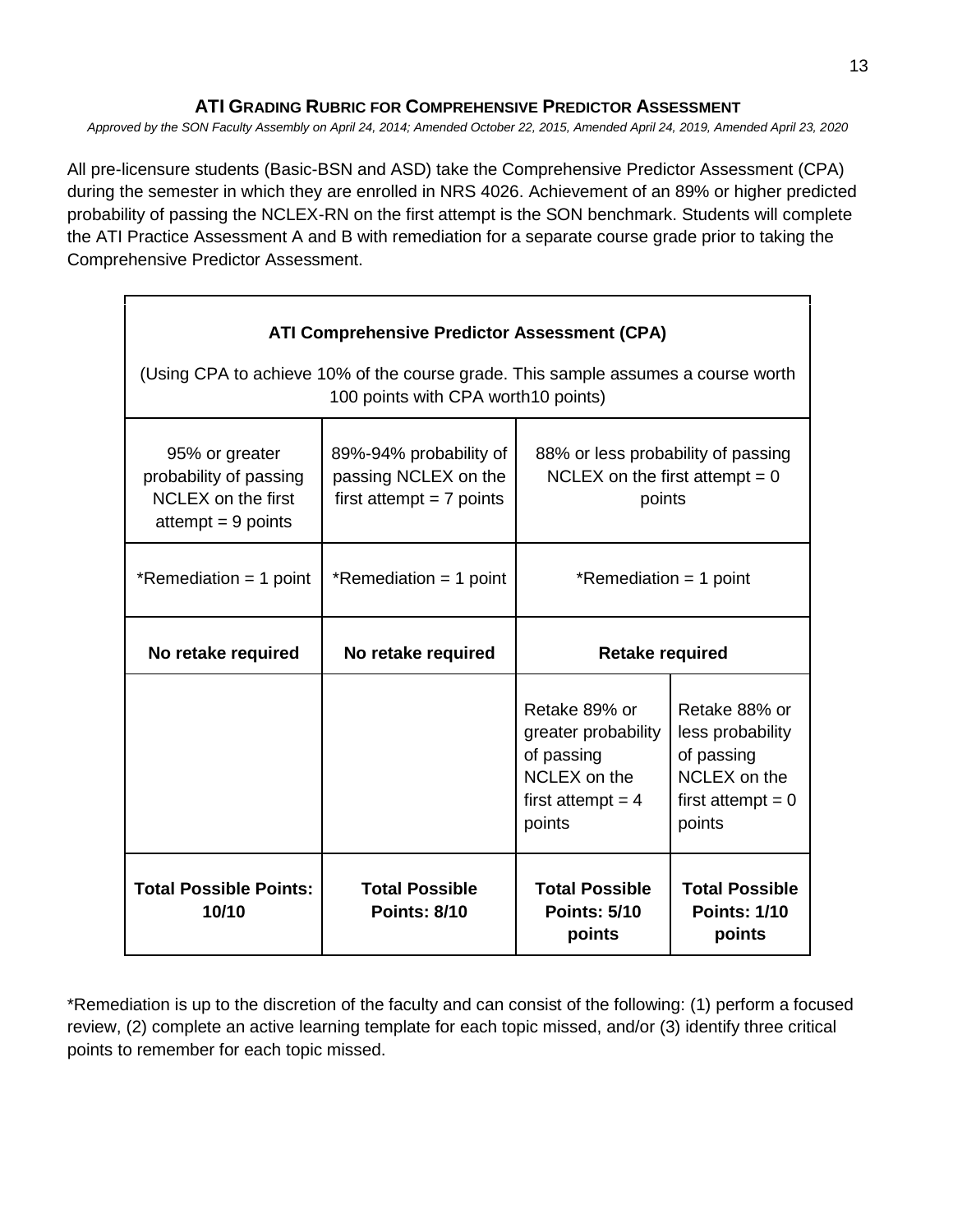## <span id="page-13-0"></span>**SON L[ABORATORY](#page-13-0) POLICIES**

- 1. Policies for lab experiences are found in the Appendix located at the end of this document.
- 2. Equipment, supplies, and resources are to be treated with respect. Any damage or operating problems should be reported immediately to the laboratory staff.
- 3. Intermediate and high-fidelity simulators may only be used with supervision by faculty and staff who have completed simulation training.
- 4. All laboratory users are expected to leave the laboratory in order (e.g. return tables, chairs, and equipment to the proper place; lower beds, railings, straighten linen; and dispose of any trash).
- 5. Universal precautions must be maintained during all laboratory activities.
- 6. Only non-invasive therapies may be practiced on student partners with permission of the student. Invasive procedures, including but not limited to injections, glucose testing, and IV insertion, may not be performed on human subjects in any SON laboratories.
- 7. Food, beverages, gum, etc. are not permitted in any SON laboratories.
- 8. Beds in the SON laboratories are intended for nursing skill practice only.
- 9. Shoes must be removed prior to sitting or lying on any SON laboratory bed.
- 10. Equipment and/or materials may be borrowed from the SON laboratories for a period of 24 hours. All equipment must be signed out (use the Borrowed Equipment form).
- 11. Students are not permitted to gather stock lab supplies on their own.
- 12. All sharps, including but not limited to, needles, IV's, lancets, and syringes must be disposed of properly in red sharp containers located throughout each laboratory.
- 13. All sharps, including but not limited to, needles, syringes, IV's, and all related equipment may not be removed or taken out of the laboratory setting at any time.
- 14. Do not use markers, pens, cleaning supplies, etc. on any mannequin at any time. Only approved manufacturer products may be used on any mannequin.
- 15. Practi-meds, including saline, injectable, pills or capsules are for simulation and mannequin scenarios only and not for human consumption/use.

## <span id="page-13-1"></span>**L[ABORATORY](#page-13-1) MAS/PPE POLICY JUNE 2021**

#### **Rational**

Nurses play an important role in maintaining the health and safety of the community. At times, PPE (including, but not limited to masks) is an integral part of the process. As nursing students, wearing PPE not only shows the community the commitment to good health and safety, it will give the student understanding, practice and experience in how to correctly use and wear PPE. This is another foundational experience in their nursing education that will transfer into their professional career and to the care of patients.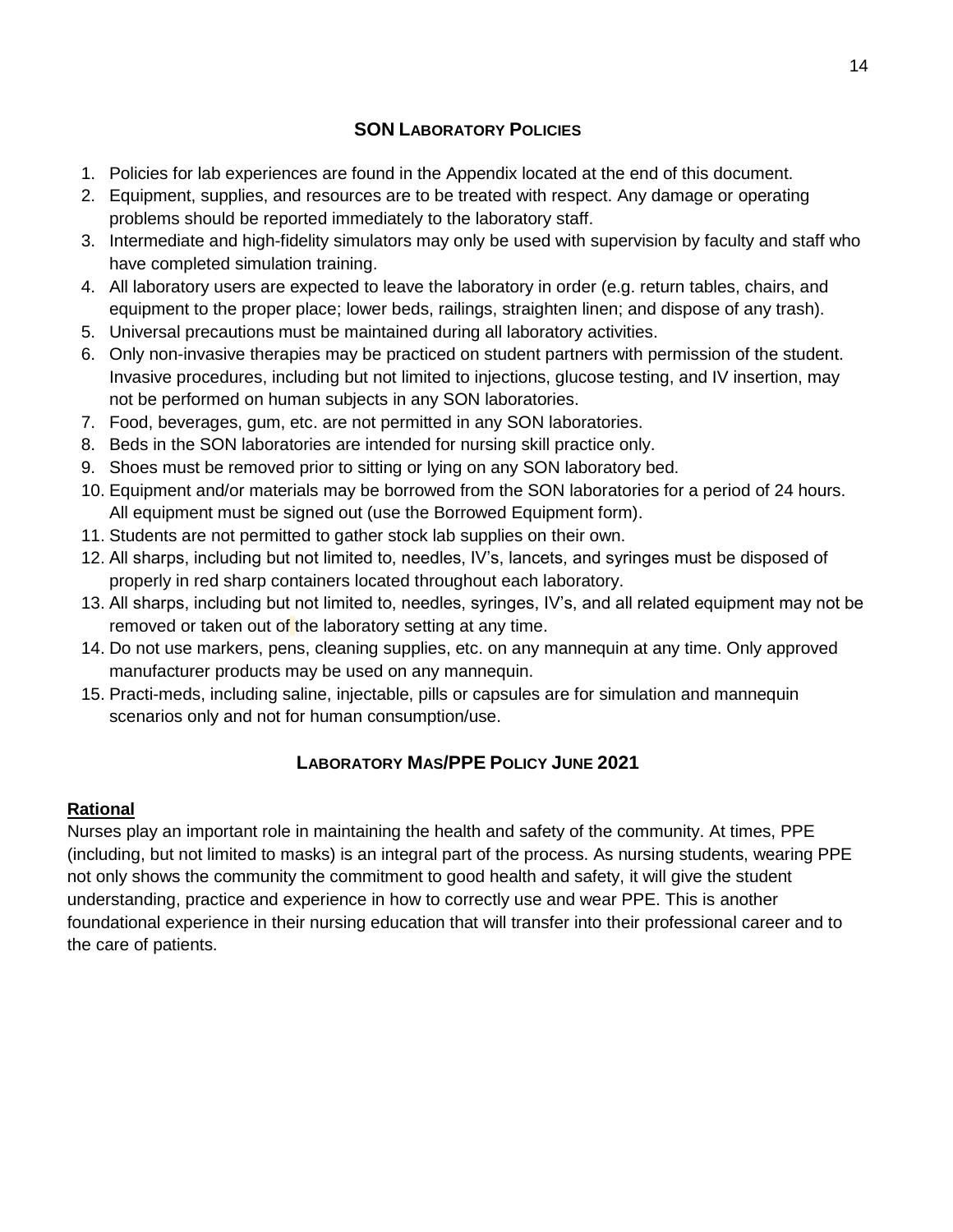## **Policy**

In an effort to maintain the safety and health of faculty, staff, visitors and students, the School of Nursing Laboratories (therapeutic, health assessment, community and simulation) will require that masks be worn by all persons who will come into the labs for any reason or any amount of time. All persons will comply with this policy regardless of their COVID-19 vaccination status. This policy will be in effect until further notice. Acceptable masks include clean surgical, cloth, KN95 and N95. Gator types of mask or unclean masks of any kind will not be accepted. A clean, new mask will be provided by staff if the person does not have a mask or does not meet the acceptable mask criteria. The Director of the Nursing Laboratories and the SON administration may make changes at any time to this policy to reflect the needs of the OU community and the changing public health environment. This policy could include any aspect of PPE (face shield, gloves, etc.) that would be deemed necessary for the safety of all who use the labs.

# <span id="page-14-0"></span>**SON LAB E[XPECTATIONS](#page-14-0)**

The School of Nursing Laboratory is designed to simulate a hospital and health care clinical environment. Students are expected to wear the OU SON uniform with name badges in the laboratory settings. The laboratory settings include the Health Assessment Lab, Fundamentals Lab, Simulation Lab, Community Lab, and Open Lab.

While participating in the Health Assessment Lab, students will be acting the role of the patient for their peers to practice health assessment skills. Students acting in the role of the nurse will maintain respect and privacy of the student that is the patient during the performance of health assessment skills.

Health assessment skills include vital signs, cardiovascular, respiratory, neurological, gastrointestinal, musculoskeletal, and integumentary. Intimate exams are not performed or practiced among students. Female students will wear a patient gown with recommendations to wear a tank top or sport tankini underneath and the SON uniform scrub pants. Male students will wear a patient gown, shirtless underneath with their uniform scrub pants. Students practice skills on exam tables and/or on hospital beds with curtains for privacy. Students are allowed in the lab only when there is a lab instructor and/or course faculty present for supervision.

If a student is uncomfortable with these requirements, they are encouraged to speak with the lab instructor and/or course faculty. Accommodations will be made to respect privacy.

## <span id="page-14-1"></span>**STUDENT R[ESPONSIBILITIES](#page-14-1) – CLINICAL EXPERIENCES**

## <span id="page-14-2"></span>**CLINICAL HEALTH R[EQUIREMENTS](#page-14-2)**

Students will find specific information regarding the SON clinical health requirements and ACEMAPP requirements on the [SON website](https://www.oakland.edu/nursing/) or by contacting the Clinical Department at [sonclinical@oakland.edu.](about:blank) Students are required to comply with any additional requirements of any clinical or enrichment site(s) they are assigned. Please note that requirements are subject to change at any time.

First semester pre-licensure students (Basic-BSN and ASD) must submit all of the SON clinical health requirements and ACEMAPP requirements by the SON's published deadline date. Any student who does not submit all of the requirements by the deadline date will be removed from the program, is responsible for withdrawing from all NRS courses, and will have to re-apply to the SON if they wish to be admitted to a later cohort.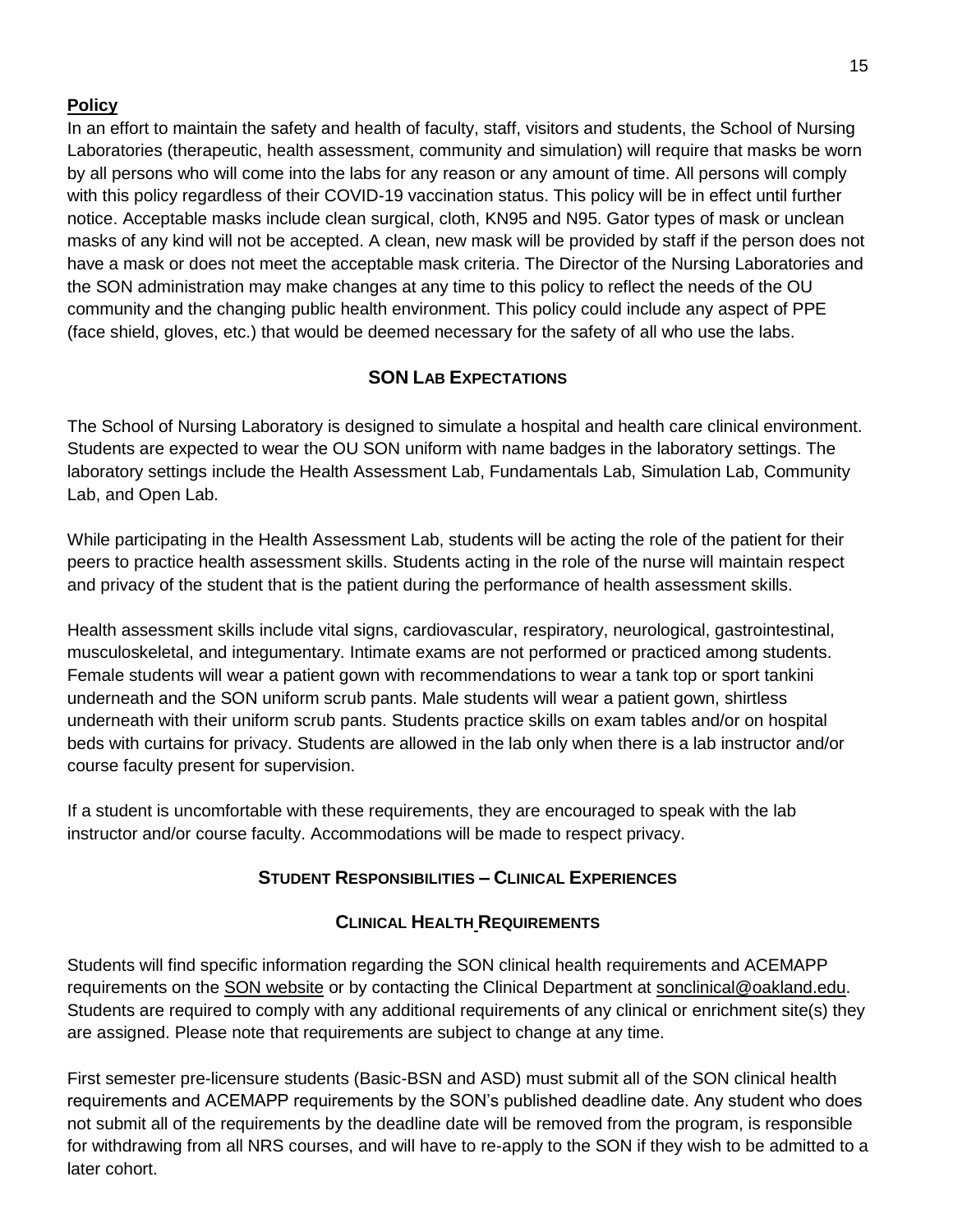There is a professional liability insurance requirement in ACEMAPP; please note the SON clinical department will complete the professional liability portion of your requirements. You are not required to purchase professional liability insurance.

Students must maintain their own health insurance. Student health insurance is available through [Graham Health Center.](https://oakland.edu/ghc/studentinsurance/) Students are strongly encouraged to seek medical treatment in the event of an illness or injury that occurs in the clinical setting. Note: Clinical agencies are not required to provide free treatment for students and will bill individuals for use of their emergency or employee health services. OU does not cover any costs associated with student injuries or illness.

## **Criminal Background History Check**

All Students must obtain a CBHC at the Student's own expense. The results of the CBHC must be uploaded to ACEMAPP by the published deadline date and will be reviewed by the Clinical Department.

In addition, any currently enrolled Student who has been convicted of a Crime must contact the SON Clinical Department immediately. Conviction of a Crime may preclude continued enrollment in the SON and/or eligibility for clinical placement.

## **Urine Drug Screen**

All Students must obtain a UDS at the Student's own expense. The results of the UDS must be uploaded to ACEMAPP by the published deadline date. A negative UDS is a requirement to begin the nursing program. Additional negative UDS may be requested to verify continued enrollment and eligibility for clinical placement.

The full CBHC and UDS policy can be found at: [https://www.oakland.edu/Assets/Oakland/nursing/files](https://www.oakland.edu/Assets/Oakland/nursing/files-and-documents/Healthrequirements/SON_criminal_background_drug_screen_policy_Final.pdf)[and-documents/Healthrequirements/SON\\_criminal\\_background\\_drug\\_screen\\_policy\\_Final.pdf](https://www.oakland.edu/Assets/Oakland/nursing/files-and-documents/Healthrequirements/SON_criminal_background_drug_screen_policy_Final.pdf)

Continuing pre-licensure students (Basic-BSN and ASD) who do not submit the clinical health requirements and/or ACEMAPP requirements by the SON's published deadline date will not be allowed to progress to the next semester of the program and must withdraw from their NRS courses. Once their clinical health requirements have been met, they will meet with their academic adviser for a revised POS, which will be based on space available for their return.

Failure to complete the SON and/or clinical site requirements will result in removal from the clinical rotation. Any student who attends clinical after being removed from the clinical rotation will be dismissed from the nursing program for unprofessional and unethical behavior.

#### **Change of Health Status**

Students are required to notify the clinical instructor, the FOR, and the Director of Clinical Services as soon as they find out there is a change in their health status as follows: a) an illness/medical condition or injury that will require the student to miss two or more clinical days, b) an urgent care or ER visit or hospitalized for any reason, c) have surgery of any kind, or d) any circumstances surrounding a pregnancy that necessitate missing one or more days of clinical. Prior to returning to a clinical rotation following a medical leave of absence, a written authorization from the student's healthcare provider is required. A student may not return to the clinical site without first submitting a clearance to [sonclinical@oakland.edu](mailto:sonclinical@oakland.edu) that states the student may return to the clinical setting and specifically indicates any restrictions. If a student is cleared to return to the clinical setting with restrictions, the clearance will be reviewed by the Director of Clinical Services who will determine if the student is allowed to return to the clinical site.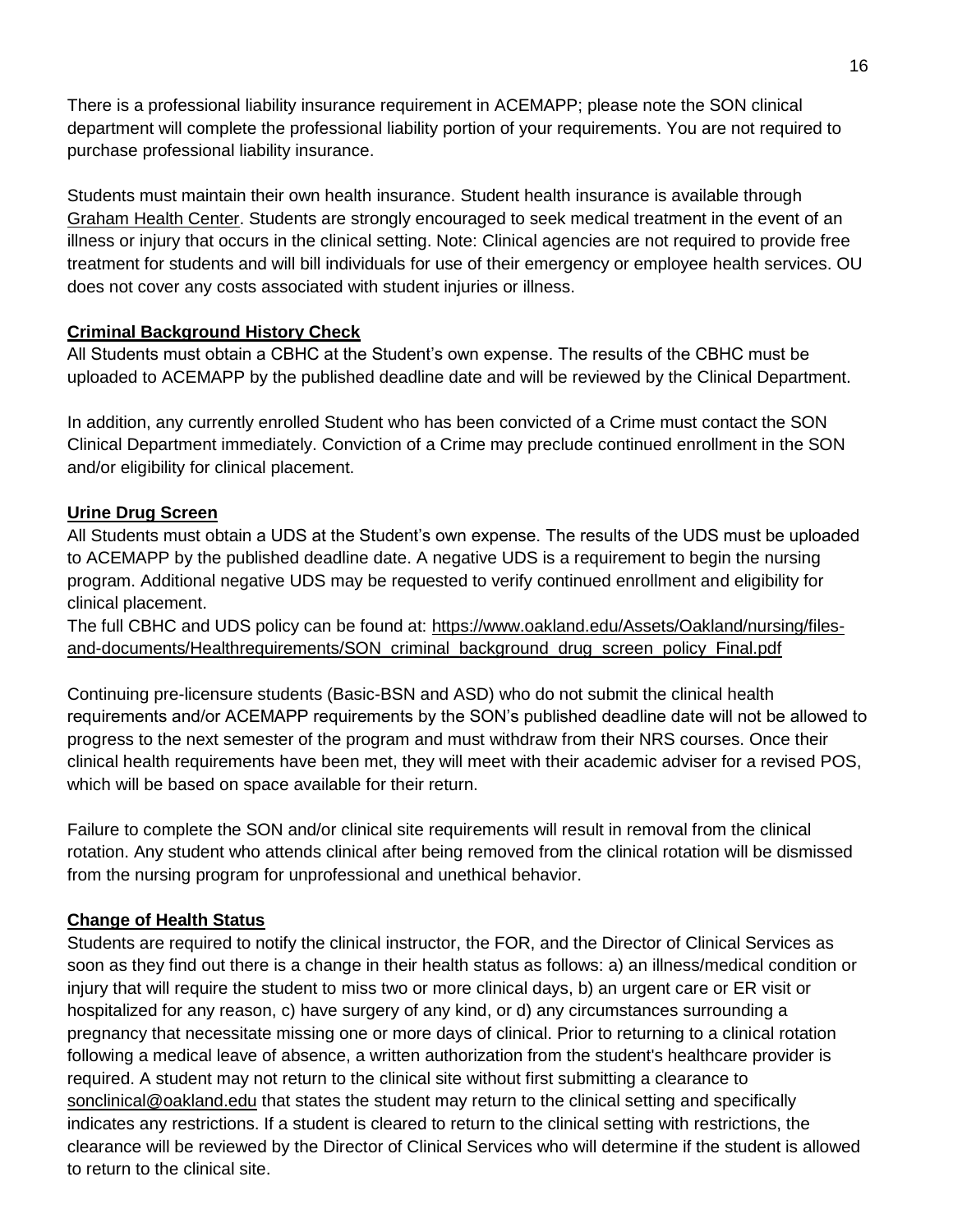#### **Attendance and Tardiness Policy**

Attendance at all scheduled SON clinical, off-site, laboratory, and simulation experiences is required, and students are expected to arrive on time. If a student anticipates being late or absent, they must notify the clinical instructor and the course FOR **prior to the start** of the clinical, off-site, laboratory, or simulation experience. Student **absence and/or tardiness will impact the final course grade a student receives**. Students are to also contact the SON Director of Clinical Services to report injury or illness.

An absence from a clinical, off-site, laboratory, and/or simulation experience is weighted as a percentage of the total hours of the experience and the points will be deducted from the Clinical Evaluation Tool total score. A student missing 20% or more of any clinical, off-site, laboratory, or simulation experience will fail the course, unless there were extenuating circumstances (determined by **both** the clinical course FOR and the SON Undergraduate Program Director). Students must submit evidence/explanation of the extenuating circumstance to the course FOR within 48 hours of the clinical, off-site, laboratory, and/or simulation experience.

Tardiness is defined as a student arriving late to their scheduled arrival time at a clinical, off-site, laboratory, and/or simulation experience. For each 15 minutes a student is tardy, 1 point will be deducted from the Clinical Evaluation Tool total score.

Any student who has been exposed to any contagious disease (flu, chicken pox, COVID-19) should contact their FOR and Director of Clinical Services for further instruction regarding clinical attendance.

The SON adheres to the OU [Bereavement Policy.](https://www.oakland.edu/provost/policies-and-procedures/) Students are encouraged to familiarize themselves with this policy.

#### **Clinical Schedule**

Please note that you may be assigned to a clinical rotation on the afternoon or midnight shift, weekends, and/or during university scheduled breaks (i.e. Thanksgiving recess). There will be no clinical on OU study day or during final exam week. Students may have final clinical evaluations during finals week.

#### **Clinical Settings**

Pre-licensure nursing students (Basic-BSN and ASD) are placed in a variety of clinical settings throughout their nursing education. The SON will provide students with a range of experiences with diverse patient populations, organizations, virtual clinical/simulation, and clinical agencies. SON clinical partners are located in urban and suburban settings throughout metropolitan Detroit and southeastern Michigan. The SON Director of Clinical Services is responsible for securing the pre-licensure clinical sites and ensuring that students are assigned to clinical sites in a timely manner.

#### **Undergraduate Clinical Switch Procedure**

When clinical assignments have been posted in ACEMAPP, pre-licensure students (Basic-BSN and ASD) have **48 hours to submit a switch request.** To request to switch clinical sites, two students must agree to switch sites, and each student involved in the switch must send an email to [sonclinical@oakland.edu](about:blank) that includes **their name and the name of the other student involved in the switch, the ACEMAPP IDs of their rotations, and the course number and name.** Both students must submit a switch request by the 48-hour deadline for the request to be accepted by the SON. In addition, both students involved in the switch must have all of their SON clinical health requirements and ACEMAPP requirements current with the SON or the switch request will be denied. If the switch is approved, the new clinical sites will be posted in ACEMAPP. Students may only switch one clinical site per course. **The SON reserves the right**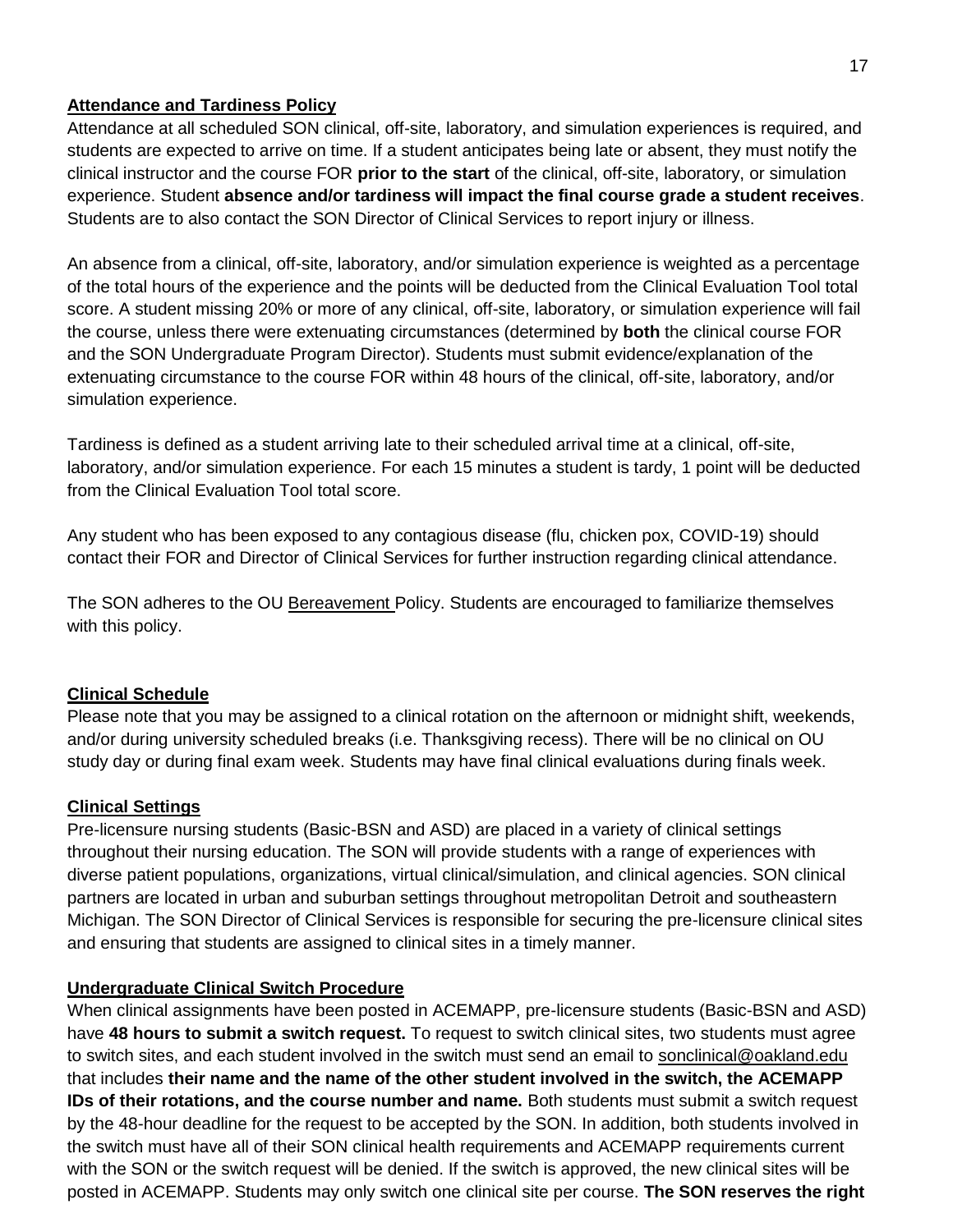#### **to deny any switch request and/or revoke the switch procedure for any course or clinical group.**  The Undergraduate Clinical Switch Procedure **does not apply** to NRS 2024 or NRS 4026.

#### **Clinical Setting Professional Appearance**

**Hygiene:** Students are expected to have clean, stain-free uniforms that are free of odor.

**Hair:** Student hair must not interfere with patient care at any time. If a student's hair is longer than shoulder length, it must be fashioned in a way that keeps it off the shoulders so it does not interfere with patient care, i.e. up in a bun, in a ponytail, etc. Hair must be a natural color and facial hair must be neat and trimmed.

**Make-up:** Student make-up should be kept to a minimum. Lipstick, if worn, should be a natural lip color.

**Fingernails**: Student fingernails must be clean and trimmed. Nail polish, artificial nails, acrylics, tips, and wraps are not permitted during any SON clinical/simulation/laboratory/off-site experience.

**Jewelry and body piercing:** Student jewelry should be kept to a minimum. Ornate jewelry (i.e., heavy chains, large or bulky rings, bracelets, etc.) are not allowed. Stud earrings limited to ear lobe are acceptable. Oral/facial/septum jewelry is not allowed.

**Tattoos:** Visible tattoos are not allowed. Tattoos must be covered at all times and comply with agency policy.

SON students must comply with all SON and clinical agency's policies. SON pre-licensure students (Basic-BSN and ASD) who are not in the SON uniform or whose appearance during any SON clinical, simulation, laboratory, or off-site experience does not adhere to the professional appearance standards established by the SON will be sent home, and the student's evaluation will reflect this as an absence.

#### <span id="page-17-1"></span>**U[NIFORMS AND](#page-17-1) REQUIRED EQUIPMENT**

<span id="page-17-0"></span>

| <b>Uniforms and Required Equipment</b>                                                |                                                                                                                                                                                                                                                                                                                                                                                                                                                                                                                                                     |  |
|---------------------------------------------------------------------------------------|-----------------------------------------------------------------------------------------------------------------------------------------------------------------------------------------------------------------------------------------------------------------------------------------------------------------------------------------------------------------------------------------------------------------------------------------------------------------------------------------------------------------------------------------------------|--|
| <b>All ASD and Basic-BSN</b><br>students (required starting in<br>the first semester) | <b>Professional uniform</b><br>White top and black pants (or skirt) (Uniforms are available for<br>purchase in the bookstore)<br>$\circ$ *Scrub type bottoms with slight flare leg<br>*NO yoga, NO athletic, NO elastic band bottoms allowed<br>$\circ$<br>*Skirt below the knee<br>Black or white socks<br>White or black shoes only<br>*Leather type shoe only (Closed toe and closed heel<br>$\circ$<br>only)<br>*No mesh, no colors, visible or obvious emblems<br>$\circ$<br>(i.e. solid material/no mesh or perforations) with closed toe and |  |
|                                                                                       | heel                                                                                                                                                                                                                                                                                                                                                                                                                                                                                                                                                |  |
|                                                                                       | NOTE: Please DO NOT wear a uniform/clothes/shoes directly from<br>clinical or hospital to the HHB. You must put on a fresh uniform/shoes<br>when attending any lab session (including open lab). This is to prevent                                                                                                                                                                                                                                                                                                                                 |  |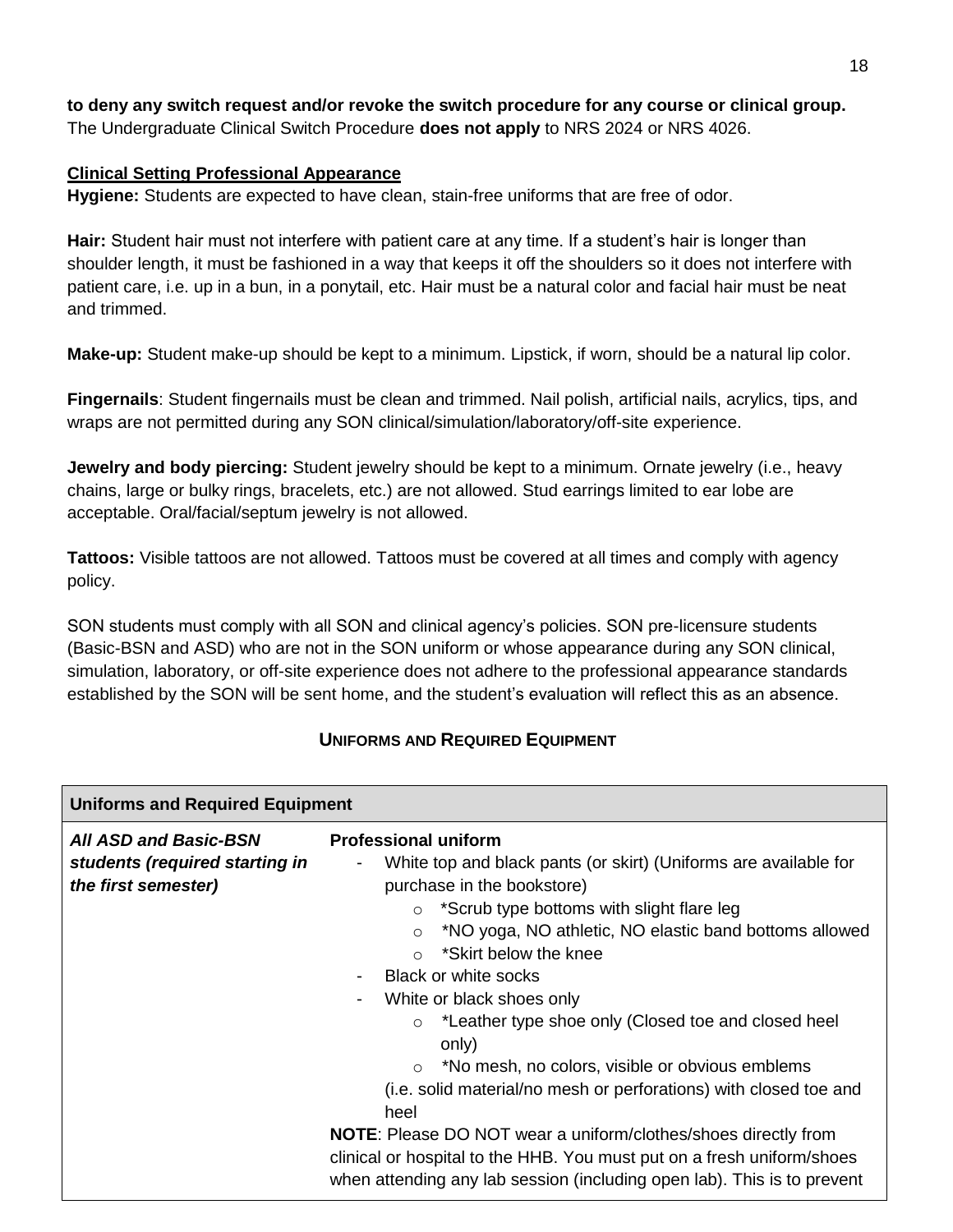| cross contamination. You may wear any type of closed toe/heel shoes<br>to the labs (must be different than clinical)                                                                                                                                                                                                                                                                                                                                                                                                                                                                                |
|-----------------------------------------------------------------------------------------------------------------------------------------------------------------------------------------------------------------------------------------------------------------------------------------------------------------------------------------------------------------------------------------------------------------------------------------------------------------------------------------------------------------------------------------------------------------------------------------------------|
| <b>Lab Equipment</b><br>Students must purchase a hospital-like patient gown for Health<br>$\blacksquare$<br>Assessment class (NRS 2014). Available in the OU bookstore.<br>Stethoscope (e.g., Littmann Classic III)<br>$\blacksquare$<br>Watch with second hand<br>Blood pressure cuff (case optional)<br>SON emblems - one emblem must be added to every shirt and<br>$\sim$<br>lab coat (purchased from the OU bookstore)<br>OU name badge (purchase at OU ID Card office in OC)<br>۰.<br>Second semester lab kits are required for NRS 2024 and must<br>٠<br>be purchased from the OU bookstore. |

## **OU Badge and SON Emblem**

Students are required to wear an OU name badge and SON emblem on their SON uniform and/or lab coat (optional) during all SON clinical/simulation/laboratory and off-site experiences. The SON emblem must be permanently adhered (i.e., sewn) on the left sleeve of every student uniform and lab coat. The emblem should be centered on the left sleeve with the top of the emblem two inches below the shoulder. SON emblem patches are sold at the Oakland University Barnes and Noble Bookstore.

## **Preparation Prior to Clinical/Simulation/Off-site Experiences**

Students are expected to be fully prepared for every SON clinical/simulation/off-site experience. *Students who are not prepared may be sent home and their clinical evaluation will reflect this as an absence.* Students are supervised during the performance of all procedures/nursing interventions until the clinical instructor/course FOR determines that the student can perform them safely without assistance.

During every SON clinical/simulation/off-site experience, students are responsible for:

- The nursing care given to the patient(s) to whom they are assigned;
- Providing safe patient care at all times;
- Reporting urgent needs of the patient promptly to the SON clinical instructor and the unit nurse;
- Reporting the patient's condition to the SON clinical instructor/unit nurse before leaving the clinical area;
- Following the procedures for leaving the unit outlined by the SON clinical instructor/unit nurse;
- Maintaining patient confidentiality at all times;
- Maintaining professional and ethical standards following the ANA Standards of Professional Performance;
- Attending every post-conference scheduled by the SON clinical instructor/FOR; and
- Fulfilling all clinical course requirements, including adhering to all clinical agency policies and procedures.

#### **Simulation**

- Simulation is required for all clinical courses in the BSN curriculum. Therefore, four (4) hours of simulation per course has been designated for both ASD and BASIC tracks. The four (4) hours of simulation replaces four (4) of direct patient care clinical time.
- More details about simulation can be found in the course syllabus and on the Simulation E-Space site.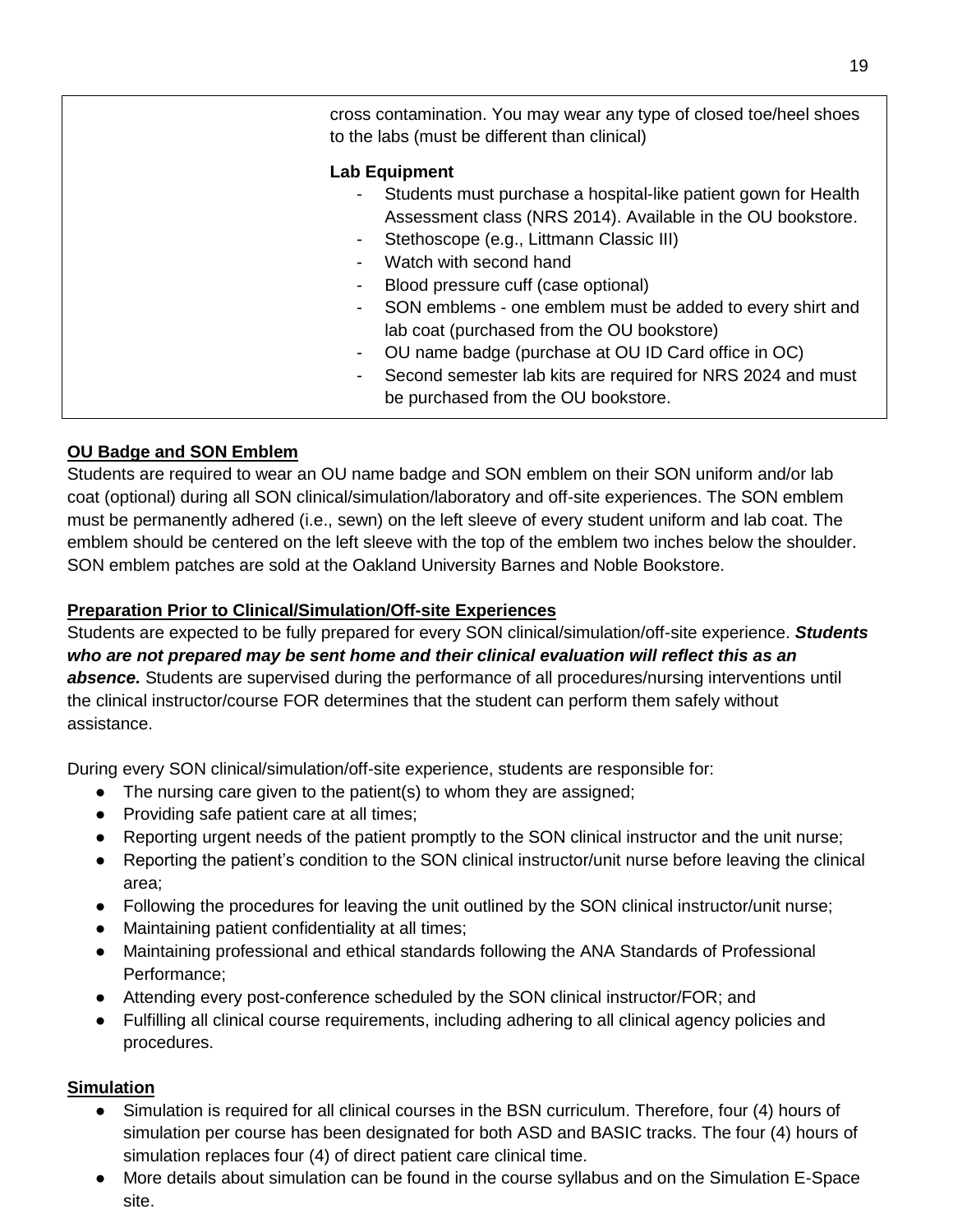● Simulations are planned as face-to-face excursions. In the event of an excused simulation absence, a supplemental replacement activity will be provided. This will be reviewed on a case by case basis. When possible, simulation excursions will be planned on a students' lab or assigned clinical day. However, due to the number of students, cohorts, and courses involved in simulation, this may not always be possible. In the event that your simulation excursion is scheduled on a non-clinical day, students will be notified in advance by the Simulation Coordinator or the Director of Nursing Laboratories.

## **Requests for Pre-licensure (Basic-BSN and ASD) Precepted Clinical Experiences**

Each pre-licensure student (Basic-BSN and ASD) must submit their own request for the precepted clinical experience (NRS 4026) that the SON will use as a guide for clinical placement. **There is no guarantee that the area requested will be where the student is assigned**. Students may not complete the NRS 4026 clinical experience on any unit where their family is employed. Students may not precept on their unit of employment. Oakland University is required to follow the clinical site's policy for obtaining preceptors; students cannot select their own preceptor or arrange their own precepted experience. Only clinical hours performed working individually with the assigned preceptor may count as clinical precepted hours in the capstone course. Precepting with an individual known to the student is considered a conflict of interest and against SON policy. Students assigned to a preceptor known to them should disclose this relationship to the SON Clinical Department for reassignment.

## **Clinical Evaluations**

Clinical performance is evaluated by SON faculty using the Clinical Evaluation Tool. Final clinical evaluation conferences must be held after the clinical experience has ended; they may not be conducted while the clinical experience is ongoing. The final clinical evaluation conference may be conducted faceto-face at the clinical site, on campus, or remotely (i.e. phone, Google Meet, etc.). Attendance at clinic evaluation conferences is mandatory. The date, time, and location of clinical evaluation conferences is determined by the clinical faculty in collaboration with the FOR.

## **Transportation**

Students are responsible for providing their own transportation to and from all SON clinical/off-site experiences. Students who do not have access to a vehicle should use public transportation or make arrangements to carpool. Parking spaces are often limited at many locations.

#### **Recommended Safety Guidelines for Clinical Experiences**

These guidelines have been developed for the safety of students performing SON clinical/off-site experiences, and are not intended to be all-inclusive.

- I. Maintain your car in good condition.
- II. Learn to use and have available a map, computer search, and/or a GPS navigation system to obtain directions to clinical/off-site locations.
- III. Know the location of gas and police stations in the vicinity of where you are attending SON clinical/off-site experiences.
- IV. Students should have a cell phone available when traveling to SON clinical/off-site locations; however, cell phones MUST be turned off during all clinical/off-site experiences. Also, have agency and clinical instructor phone numbers available at all times.
- V. When making home visits or attending SON clinical/off-site agencies, leave your schedule and agency information with the SON clinical faculty, and notify the clinical faculty of any changes to your schedule.
- VI. Call the SON clinical faculty if you do not feel safe at a SON clinical/off-site location.
- VII. Have the SON and agency phone numbers available in case of an emergency.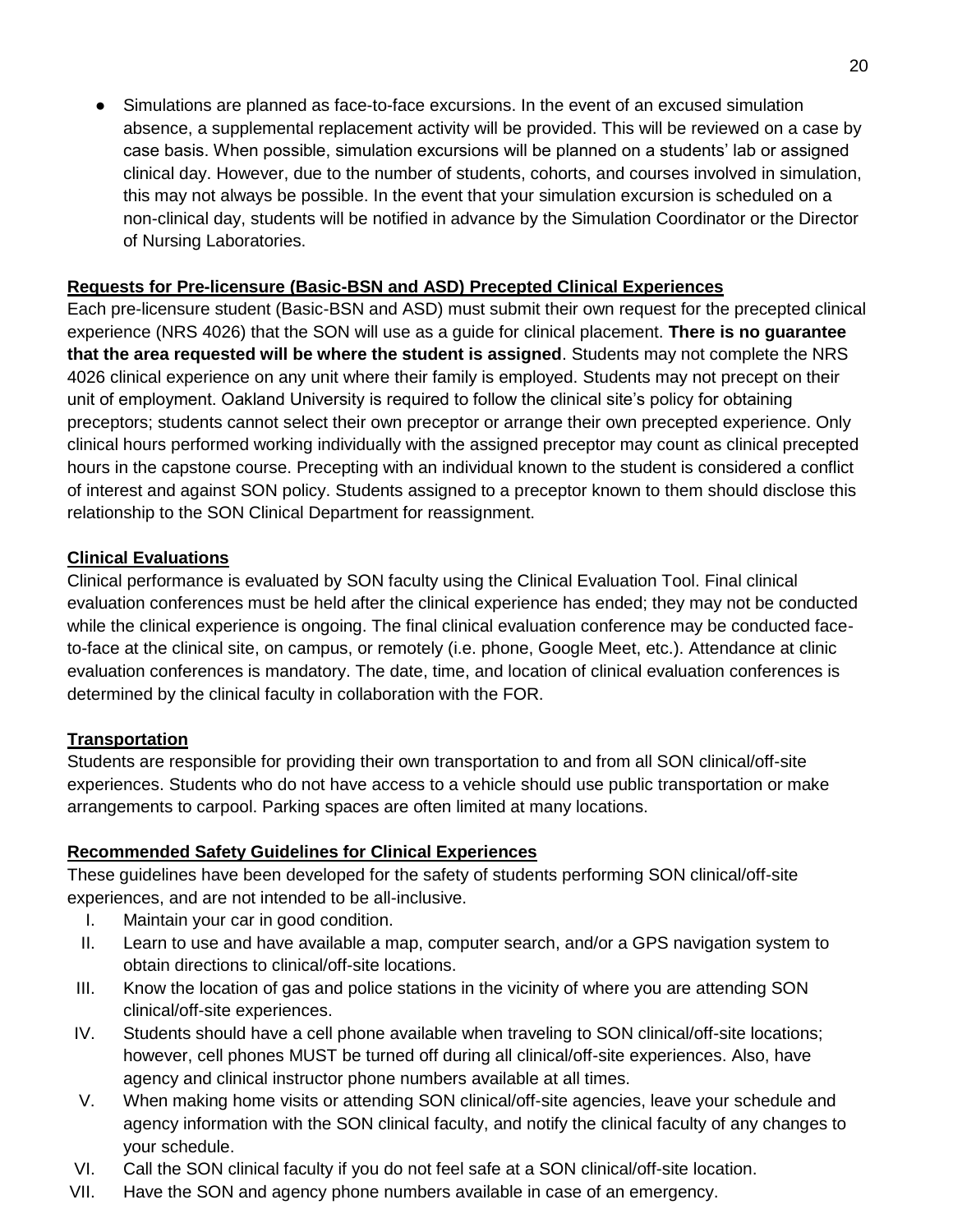- VIII. Keep your car doors locked at all times.
- IX. Valuables should be left at home; they should not be taken to the clinical/off-site location.
- X. An OU name badge must be worn at all times when you are attending a SON/off-site clinical experience.
- XI. Any concerns that the student has regarding their safety or client assignment should be discussed with the clinical faculty.
- XII. At no time shall a SON student transport a patient and/or a patient's family member(s) in their personal vehicle.
- XIII. When arriving or leaving a SON clinical/off-site location, be alert and aware of your surroundings.
- XIV. Students should not leave their clinical site during break periods. Remain at the clinical location throughout your scheduled clinical shift.

#### <span id="page-20-0"></span>**A[CADEMIC](#page-20-0) PROGRAM POLICIES**

#### <span id="page-20-1"></span>**CORE P[ERFORMANCE](#page-20-1) STANDARDS**

SON Undergraduate students must be able to demonstrate all of the Core Performance Standards while a student.

Any student who believes they may need assistance meeting the Core Performance Standards should contact the OU [Office of Disability Support Services \(DSS\),](https://www.oakland.edu/dss/) 103A North Foundation Hall, (248) 370-3266 or DSS@oakland.edu.

<span id="page-20-2"></span>

| <b>Critical Thinking</b>   | Inductive/deductive reasoning sufficient for clinical judgment and decision-making.                                                                                                                                                             |
|----------------------------|-------------------------------------------------------------------------------------------------------------------------------------------------------------------------------------------------------------------------------------------------|
| Interpersonal              | Interpersonal abilities sufficient to interact with individuals, families, and groups<br>from a variety of social, emotional, cultural, spiritual, and intellectual backgrounds.                                                                |
| <b>Emotional Stability</b> | Emotional stability sufficient to assume responsibility/accountability for actions.                                                                                                                                                             |
| <b>Communication</b>       | Communication abilities sufficient for interaction with others in verbal and written<br>form.                                                                                                                                                   |
| <b>Motor Skills</b>        | Gross and fine motor abilities sufficient to provide safe and effective nursing care.<br>The student must be able to perform basic life support; provide physical assistance<br>to patients including repositioning, transfers, and ambulation. |
| <b>Mobility</b>            | Physical abilities sufficient to move from place to place and maneuver in small<br>places. Students must have the ability to stand for extended periods of time.                                                                                |
| <b>Visual</b>              | Visual ability sufficient to provide safe and effective nursing care.                                                                                                                                                                           |
| <b>Hearing</b>             | Auditory ability sufficient to provide safe and effective nursing care.                                                                                                                                                                         |
| <b>Tactile</b>             | Tactile ability sufficient for assessment and implementation of care.                                                                                                                                                                           |
| <b>Health</b>              | Characteristics that would not compromise health and safety of clients.                                                                                                                                                                         |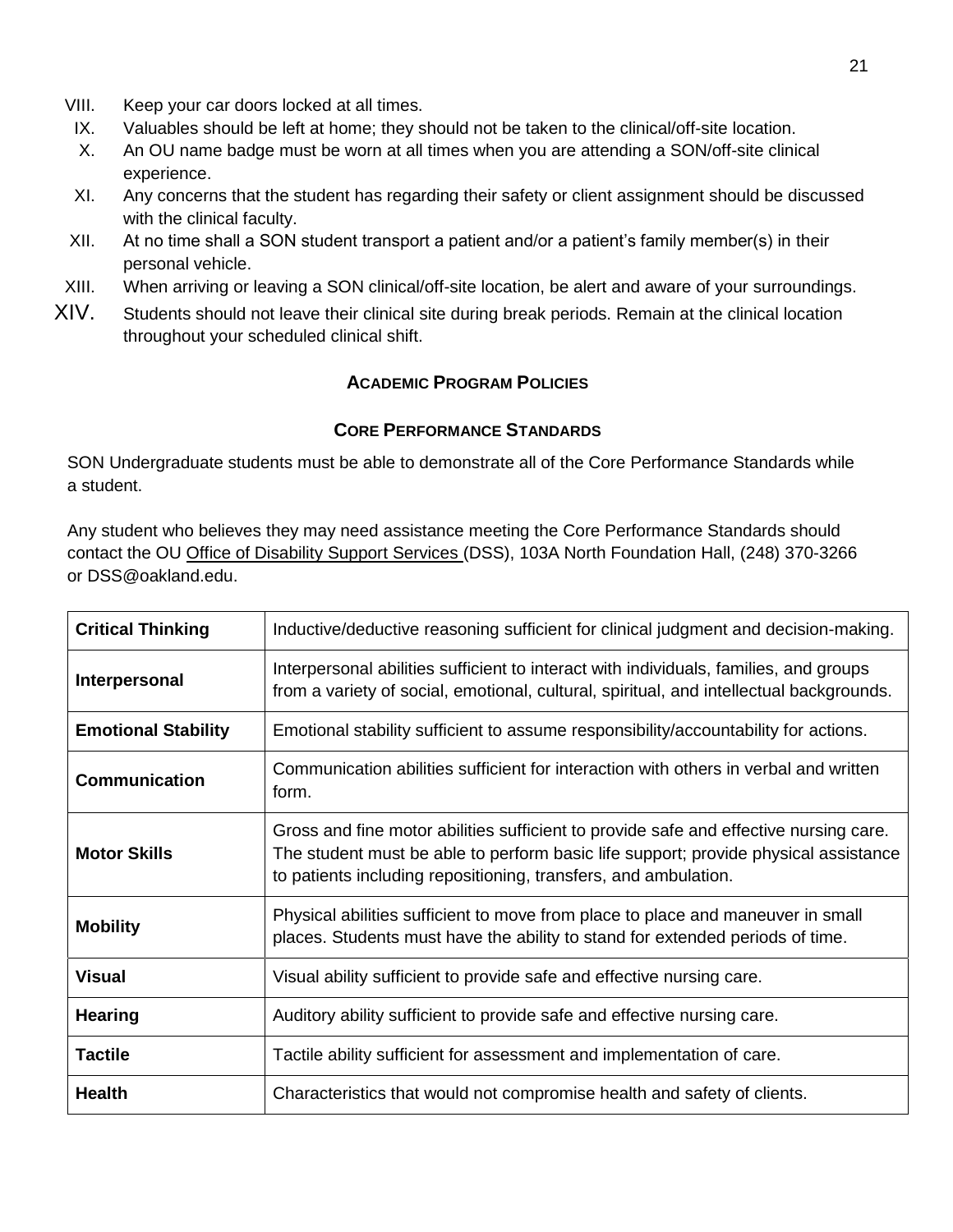## **STUDENT E[XPECTATIONS](#page-20-2)**

Th[e](https://www.nursingworld.org/nurses-books/nursing-scope-and-standards-of-practice-3rd-ed/) *[American Nurses' Association \(ANA\) Scope & Standards of Practice \(4th ed.\)](https://www.nursingworld.org/nurses-books/nursing-scope-and-standards-of-practice-4th-edit/)* provide the foundation for the expectations for all admitted undergraduate and graduate nursing students. The Standards identify areas of professional performance that are expected of every nurse. As part of the nursing student's development, it is imperative that each student demonstrate this professional conduct in all health care, academic, and other settings. Each Standard is followed by competencies for the registered nurse and additional competences for the graduate-level prepared specialty nurse and the APRN.

A violation of the ANA Scope & Standards of Practice, the ANA Code of Ethics (see below), the [University's Student Code of Conduct,](https://oakland.edu/deanofstudents/student-code-of-conduct/core-standards-and-behavioral-expectations/) and/or unprofessional/unsafe behavior in any university, class, lab, clinical setting, or public setting (including without limitation online/social media), may result in discipline up to and including suspension or dismissal from the SON and/or the University.

# <span id="page-21-0"></span>**ANA CODE OF E[THICS FOR](#page-21-0) NURSES**

The ANA *[Code of Ethics for Nurses with Interpretive Statements](https://www.nursingworld.org/nurses-books/code-of-ethics-for-nurses/)* is the definitive framework for ethical analysis and decision-making for RNs across all practice levels, roles and settings. The code of ethics is expected to be upheld by all nursing students at all times and includes, without limitation, the following:

Provision 1: The nurse practices with compassion and respect for the inherent dignity, worth, and unique attributes of every person.

Provision 2: The nurse's primary commitment is to the patient, whether an individual, family, group, community, or population.

Provision 3: The nurse promotes, advocates for, and protects the rights, health, and safety of the patient.

Provision 4: The nurse has authority, accountability, and responsibility for nursing practice; makes decisions; and takes action consistent with the obligation to provide optimal patient care.

Provision 5: The nurse owes the same duties to self as to others, including the responsibility to promote health and safety, preserve wholeness of character and integrity, maintain competence, and continue personal and professional growth.

Provision 6: The nurse, through individual and collective effort, establishes, maintains, and improves the ethical environment of the work setting and conditions of employment that are conducive to safe, quality health care.

Provision 7: The nurse, in all roles and settings, advances the profession through research and scholarly inquiry, professional standards development, and the generation of both nursing and health policy.

Provision 8: The nurse collaborates with other health professionals and the public to protect human rights, promote health diplomacy, and reduce health disparities.

Provision 9: The profession of nursing, collectively through its professional organizations, must articulate nursing values, maintain the integrity of the profession, and integrate principles of social justice into nursing and health policy.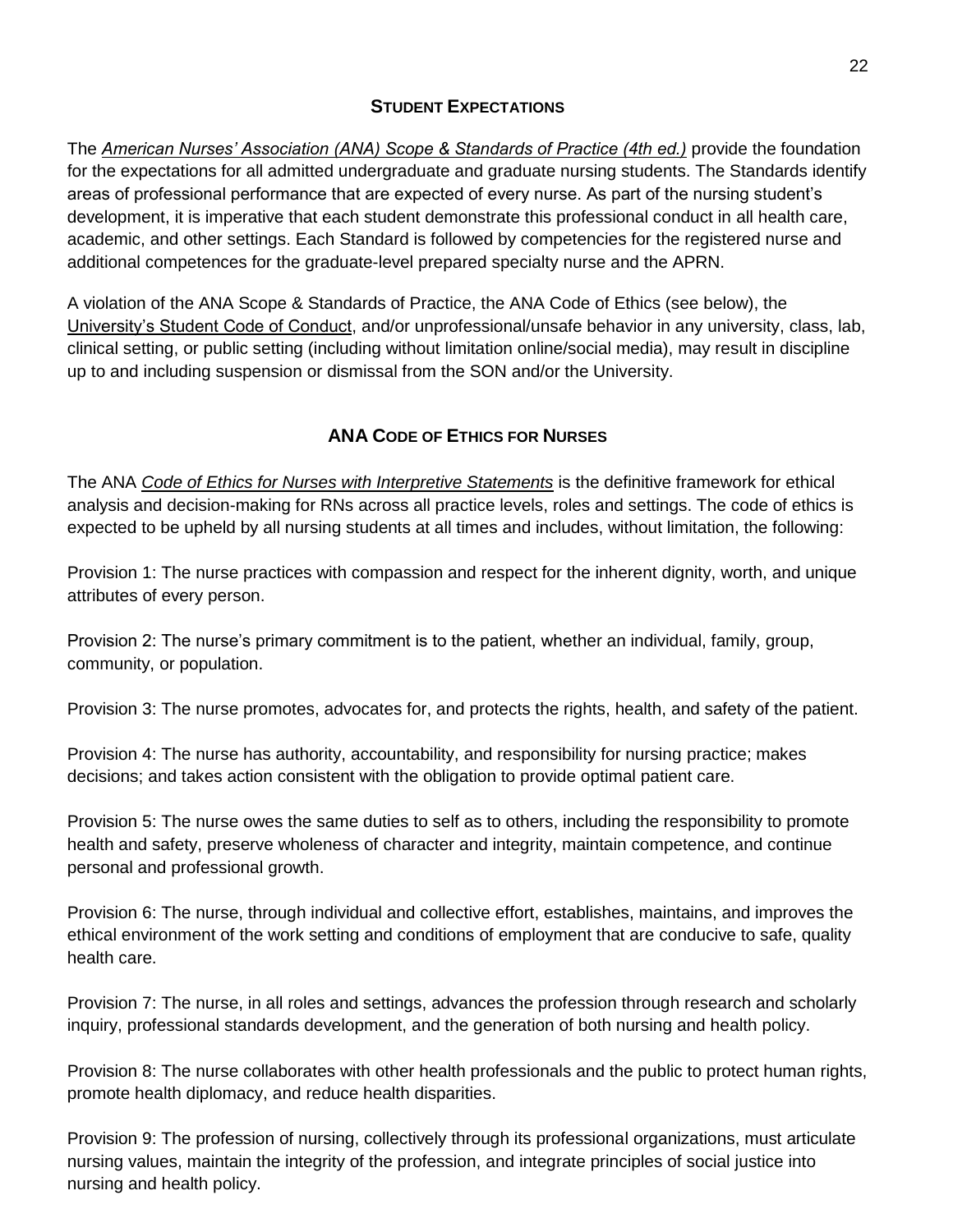## <span id="page-22-0"></span>**MEDIA P[OLICY](#page-22-0)**

Divulging confidential patient and/or family information of any kind without authorization, including without limitation in-person, via telephone and/or via any electronic media (e.g., email, text, social media, or any other electronic communications of any kind), violates the applicable ethical, professional and legal standards, and may result in discipline up to and including suspension or dismissal from the SON and/or the University. See additional information from the ANA and National Council of State Boards of Nursing regarding th[e](https://www.ncsbn.org/Social_Media.pdf) [Use of Social Media.](https://www.ncsbn.org/Social_Media.pdf)

In addition, the use of any language or materials, including without limitation in-person, via telephone and/or via any electronic media (e.g., email, text, social media, or any other electronic communications of any kind), may also result in discipline up to and including suspension or dismissal from the SON and/or the University if it:

- Contains illegal content;
- Violates any University or SON policy or any provision of this handbook;
- Constitutes fighting words, obscenity, defamation, invasion of privacy, harassment, threats, intimidation, or discrimination on a basis prohibited by federal or state law;
- Has the effect or likelihood of inciting imminent unlawful action;
- Conveys an imminent threat of physical harm to specific individuals, including without limitation inperson, via telephone and/or electronic communications, the internet, and/or any other social media.

# <span id="page-22-1"></span>**OU J[UDICIAL](#page-22-1) PROCESS**

All members of Oakland University's academic community are expected to practice and uphold standards of academic integrity. Academic integrity means representing oneself and one's work honestly. Misrepresentation is cheating since it means the student is claiming credit for ideas or work not actually his or her own and is thereby seeking a grade that is not actually earned. All academic misconduct allegations are forwarded to the Dean of Students office and adhere to the [student judicial system.](https://oakland.edu/deanofstudents/student-code-of-conduct/scc-hearing-process/index)

# <span id="page-22-2"></span>**OAKLAND U[NIVERSITY](#page-22-2) FORMAL COMPLAINT/INCIDENT REPORT PROCESS**

<span id="page-22-3"></span>Students, faculty, staff, parents, and others are strongly encouraged to report behaviors that they feel are concerning, worrisome, or threatening (no matter how small or insignificant that may seem). The link to submit a formal complaint or report an incident of concern can be found at the [OU Dean of Students](https://www.oakland.edu/deanofstudents/faculty-staff-resources/report-an-incident/)  [website.](https://www.oakland.edu/deanofstudents/faculty-staff-resources/report-an-incident/) Imminent threats should immediately be reported to the Oakland University Police Department (OUPD).

# <span id="page-22-4"></span>**FAMILY E[DUCATIONAL](#page-22-4) RIGHTS AND PRIVACY ACT (FERPA)**

FERPA (1974) is a federal law designed to protect the privacy of educational records and to establish the rights of students to inspect, review, and restrict access to their education records. A full copy of the [OU](https://www.oakland.edu/deanofstudents/student-privacy-rights-ferpa/ferpa-policy/)  [FERPA policy is available on the OU website.](https://www.oakland.edu/deanofstudents/student-privacy-rights-ferpa/ferpa-policy/) All SON policies and practices governing the collection, maintenance, review, and release of student education records are based on the principles of confidentiality and the student's right to privacy, consistent with FERPA.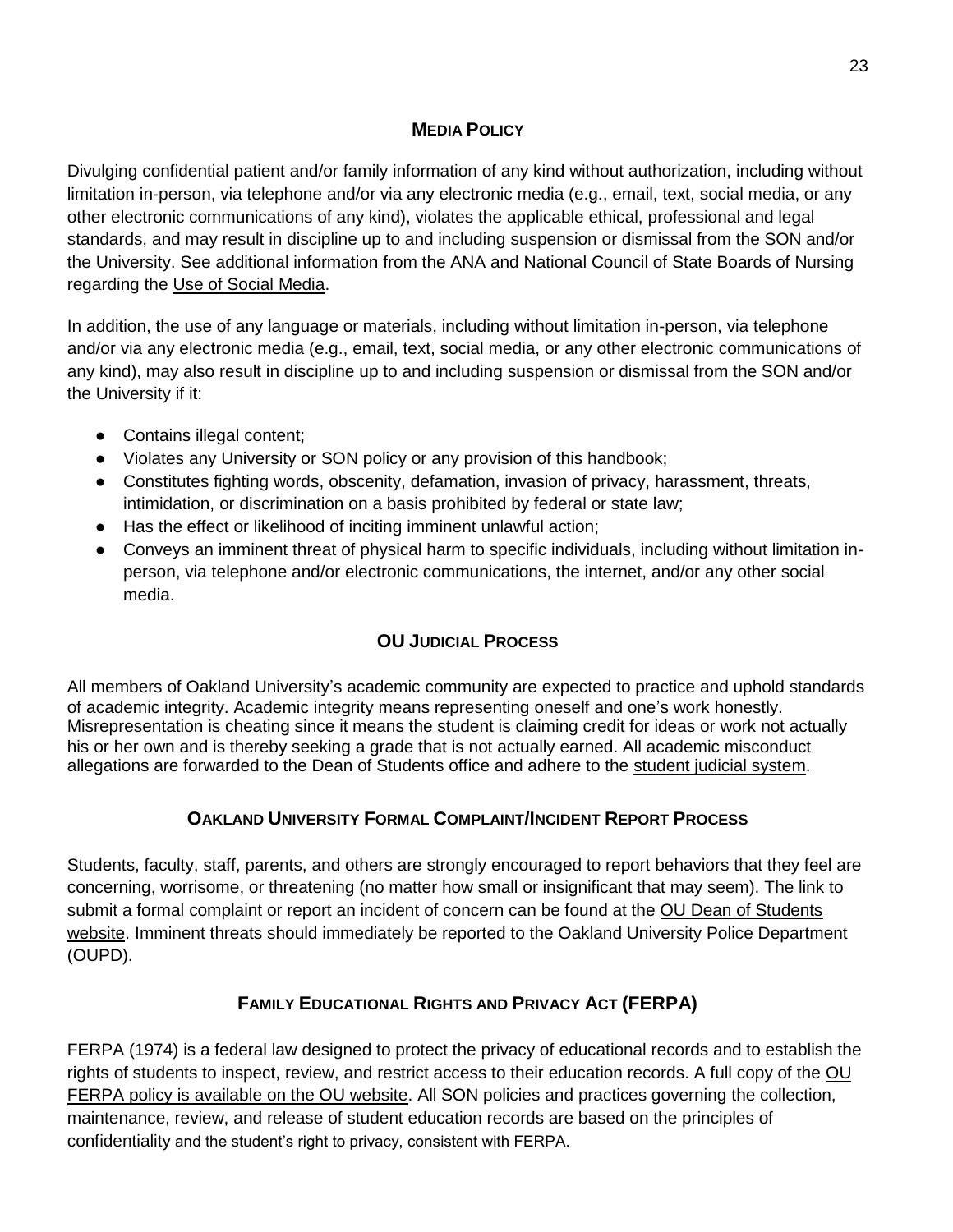## <span id="page-23-0"></span>**P[ETITIONS OF](#page-23-0) EXCEPTION**

SON undergraduate students may request an exception to specific academic requirements by submitting a POE to their SON academic adviser who will forward the form to the appropriate committee for decision to approve or deny the request.

### <span id="page-23-1"></span>**FINAL E[XAMINATION](#page-23-1) POLICY**

The SON final examination schedule does not adhere to the published OU final exam schedule, as nursing courses do not fit into the standard time modules established by OU. The SON will publish the final exam schedule each semester on the SON website by the end of the fourth week of the semester. All SON final examinations are held during the OU designated final examination period.

#### <span id="page-23-2"></span>**LEAVE S[TATUS](#page-23-2)**

- 1. Students cannot request leave until they have completed one full semester in the nursing program.
- 2. Before assuming leave status the student is required to discuss leave with their Academic Adviser.
- 3. A student may maintain leave status in the SON for up to one calendar year or three nonconsecutive semesters.
- 4. A student must notify their Academic Adviser of their intention to return from Leave status before a progression plan can be made.
- 5. Returning to the nursing program is contingent upon availability of space. Immediate placement is not guaranteed.
- 6. Students approved to return from leave status must develop a revised plan of study with their Academic Adviser prior to registering for nursing coursework.
- 7. Students who return from leave status must comply with all School of Nursing policies in effect when they return and must fulfill all clinical health requirements prior to returning.
- 8. Leave status accumulation up to one year will begin the semester after grades are posted if the student withdraws after the 100% drop date.

**Note**: It is the student's responsibility to notify the Academic Records Office of any changes in address and telephone number while on leave.

## <span id="page-23-3"></span>**W[ITHDRAWAL](#page-23-3) POLICY**

Students seeking complete withdrawal from the BSN program must notify their SON academic adviser and submit the SON Withdrawal form.

A student seeking a withdrawal from any specific nursing course must notify their SON academic adviser first to discuss implications of withdrawal.

OU withdrawal deadlines can be found on the OU website. Students who withdraw from a course after receiving a failing midterm grade will be counseled. Students who withdraw from a course more than once may be placed on probation or recommended for dismissal from the program. Refer to the "Policies and Procedures for Progression, Retention, and Dismissal" section of the Student Handbook. Students who withdraw from a clinical after receiving a failing midterm grade on the clinical evaluation tool will be considered to have an unsuccessful attempt in the course and subject to the policy describing unsuccessful/failed courses in the Student Handbook.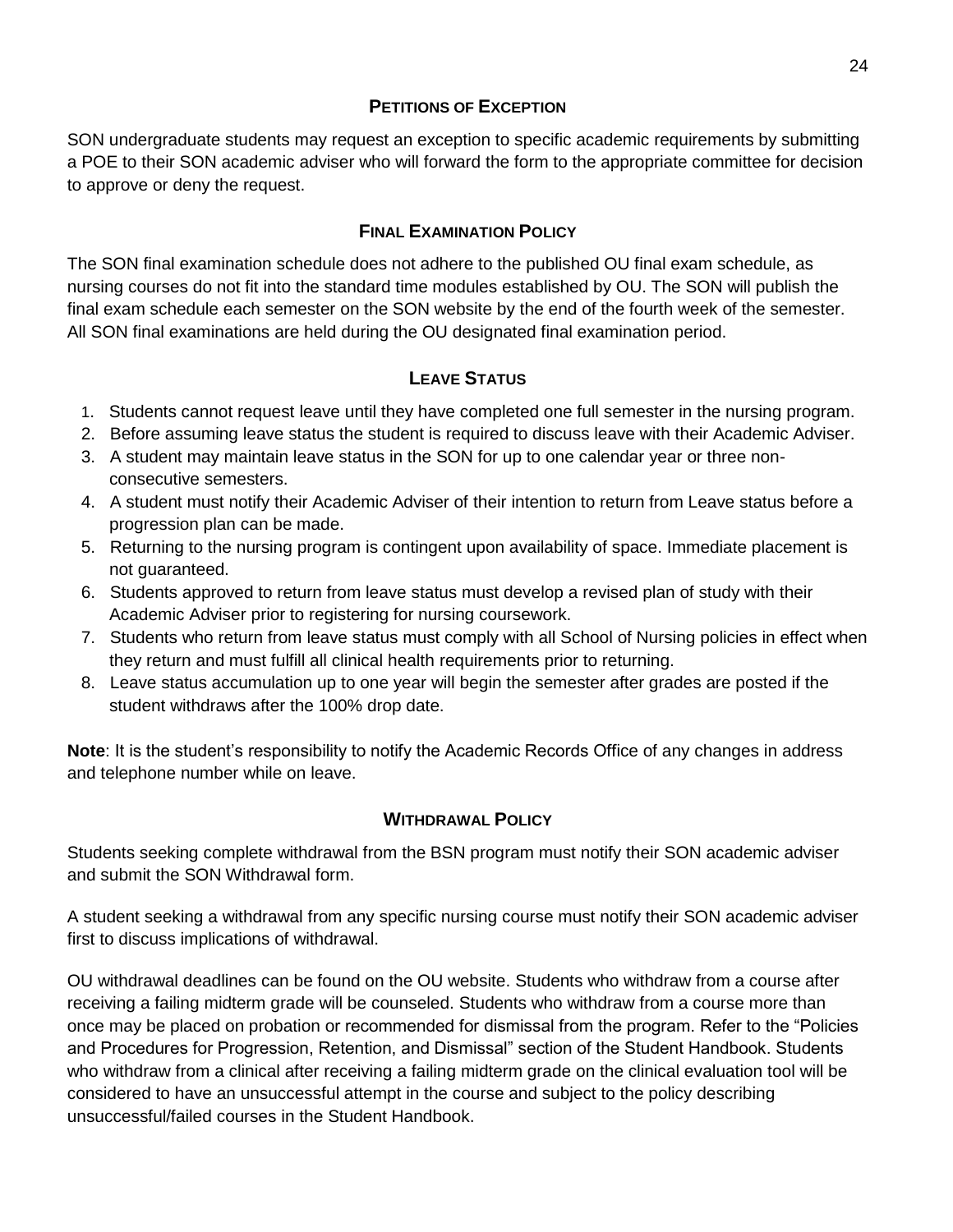# <span id="page-24-0"></span>**U[NDERGRADUATE](#page-24-0) PROGRAM TRANSFER POLICY FROM ONE ACADEMIC TRACK TO ANOTHER**

Students admitted to the SON undergraduate program are admitted to a specific track (Basic-BSN, ASD, or RN-BSN), and admission requirements for the three tracks vary. As a result, a student admitted to one SON undergraduate track who wishes to transfer to another track, must submit an "Undergraduate Program Transfer Request Form" outlining their reason(s) for the transfer request.

- 1. The student may not be on academic probation in the SON or have been dismissed from the SON for any reason.
- 2. The student must submit an "Undergraduate Program Transfer Request Form" outlining his/her reason(s) for the transfer request;
- 3. The SON Undergraduate Program Director will make a recommendation regarding the transfer to the SON Associate Dean.
- 4. The SON Associate Dean will make the decision whether the student may transfer or not. The decision of the Associate Dean is final.
- 5. The student must satisfy all SON requirements in effect at the time of the transfer. If the transfer request is approved, the student will be placed on the SON return wait list and be allowed to enter the new track on a space available basis.

## <span id="page-24-1"></span>**SCHOOL OF NURSING (SON) U[NDERGRADUATE](#page-24-1) PROGRAM PROGRESSION, PROBATION, AND DISMISSAL**

Approved by the SON Faculty Assembly on April 24, 2014, Amended November 17, 2016 *Revised April 17, 2019, May 29, 2019, June 13, 2019, November 13, 2019, April 23, 2020*

#### **Progression**

Once admitted to the SON undergraduate program, students are required to earn a final course grade of B- or better in every required course regardless of curriculum (i.e., ASD, Basic, RN-BSN), teaching format (i.e., in person, online, clinical, laboratory), course location (i.e., OU campus or off-site), or number of credits in order to progress in the curriculum. In courses graded satisfactory/unsatisfactory, students must receive a final course grade of satisfactory (S).

SON faculty members evaluate and grade all student work. The course Faculty of Record (FOR) can determine, assign, and/or change a student's grade.

#### **SON Probation**

A SON undergraduate student will be placed on SON probation with conditions imposed for their progression in the curriculum if they receive a final course grade:

- 1. Below B- in any required nursing (NRS) course; **OR**
- 2. Of Unsatisfactory (U) in any required NRS course; **OR**
- 3. Below B- in PSY 2250; **OR**
- 4. Below C in Microbiology (BIO 3520, CDS 3300 and CDS 3310 or BIO 3500 or equivalent BIO course taken outside OU) to satisfy the OU SON microbiology requirement.

A SON undergraduate student who is placed on SON probation will be notified in writing, including the conditions imposed for their continued progression in the SON. A copy of their SON probation letter will be placed in the student's file.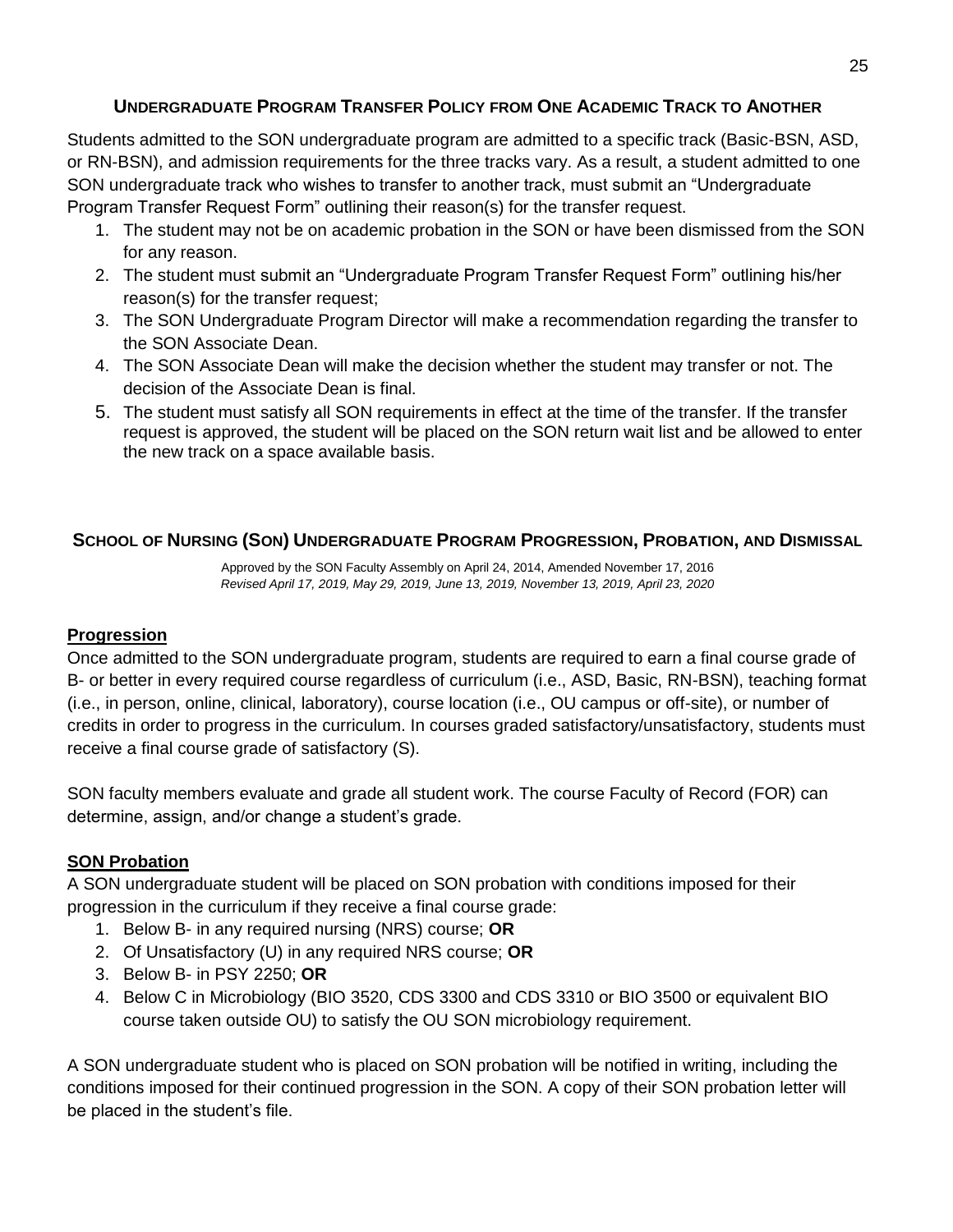Conditions for progression that apply to all SON undergraduate students who are placed on SON probation are:

# **FOR ANY REQUIRED NURSING (NRS) COURSE OR PSY 2250:**

The Student:

- 1. Must retake the course in which a final course grade below B- or Unsatisfactory (U) was earned and the student must earn a final course grade of B- or better or Satisfactory (S) on the re-take attempt. A competency exam cannot substitute for re-taking the course; **AND**
- 2. Can only retake the course in which they earned a final course grade below B- or U one time; **AND**
- 3. Must meet with their SON Academic Adviser to discuss their academic progression in the SON and revise their academic plan of study.

# **FOR THE MICROBIOLOGY REQUIREMENT:**

Students who earn a grade below C in Microbiology may satisfy the requirement by taking BIO 3520, CDS 3300/CDS 3310, or BIO 3500 and earning a grade of C or better.

The Student:

- 1. Can only retake the course in which they earned a final course grade below C one time; **AND**
- 2. Must meet with their SON Academic Adviser to discuss their academic progression in the SON and revise their academic plan of study.

## **DISMISSAL FROM THE SON**

A SON undergraduate student will be dismissed from the SON if they receive:

- 1. Two final course grades below B- in any required nursing (NRS) courses; **OR**
- 2. Two final course grades of Unsatisfactory (U) in any required nursing (NRS) courses ; **OR**
- 3. A final course grade below B- in any required nursing (NRS) course **AND** a final course grade of U in any required nursing (NRS) course; **OR**
- 4. A final course grade of B- or U in any required nursing (NRS) course; **AND** receive a final course grade below B- in PSY 2250 **OR** below C in BIO 3520, CDS 3300/3310, or BIO 3500.

Students may also be dismissed from the SON if they exhibit unsafe, unethical, or unprofessional behavior in any academic setting regardless of the student's academic standing in the SON.

A SON undergraduate student who is dismissed from the SON will be notified in writing. A copy of the dismissal notice will be placed in the student's file.

A SON undergraduate student who is dismissed from the SON cannot continue in, or register for, any required NRS courses. It is the student's responsibility to disenroll from all NRS courses in which they are no longer eligible to be enrolled.

## <span id="page-25-0"></span>**R[ESOLUTION OF](#page-25-0) AN ARBITRARY OR CAPRICIOUS GRADING CONCERN**

Revised April 17, 2019, May 29, 2019, & June 13, 2019, November 13, 2019, April 23, 2020

Resolution of an Arbitrary or Capricious Grading Concern describes the process that all SON undergraduate students are to follow if they have a concern regarding whether a SON final course grade was determined in an arbitrary and/or capricious manner.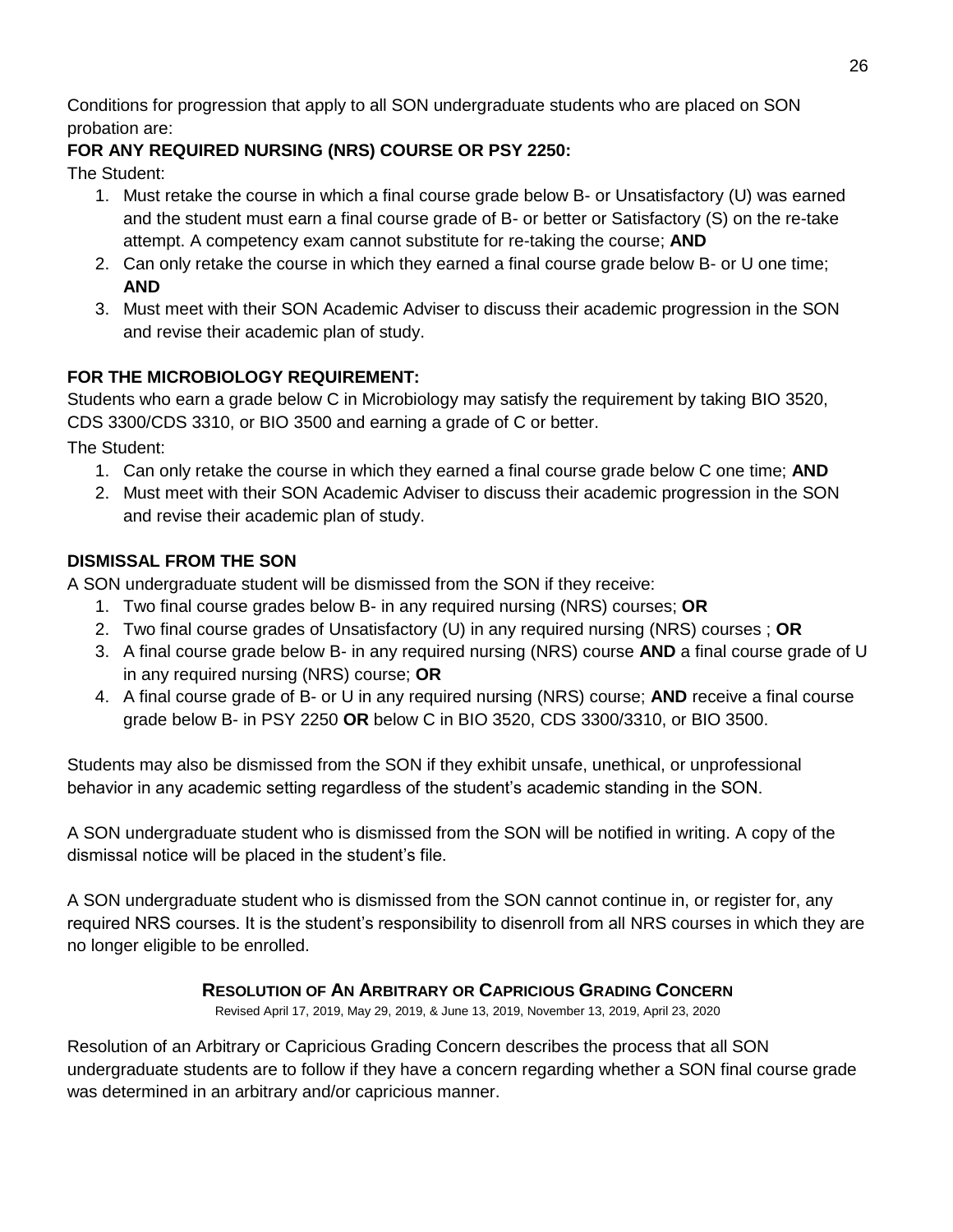Arbitrary and/or capricious grading is defined as:

- 1. A final course grade assigned on some basis other than performance in the course; **OR**
- 2. A final course grade assigned on some basis other than performance in the course; **OR**
- 3. A final course grade assigned by a substantial, unreasonable, or unannounced departure from the faculty member's previously articulated grading standards as stated in the course syllabus.

A SON undergraduate student who believes a final course grade was determined in an arbitrary and/or capricious manner must use the following procedure to attempt to resolve the issue:

- 1. Within 48 hours of the final course grade being posted in SAIL, the student must send an email (using their OU email account; not through Moodle) to the SON course FOR who assigned the grade to request a resolution meeting. The FOR is expected to respond to the student, using their OU email account (not through Moodle), within 48 hours of the date on the student's OU email to schedule the resolution meeting.
- 2. The resolution meeting must be held within five (5) business days (when the university is open) from the date on the student's email. While meeting in person is preferred, other mechanisms for meeting, e.g. video conferencing, may be allowed if extenuating circumstances warrant it.
	- A. In the event that the student does not receive a response from the course FOR after 48 hours, the student should contact the Associate Dean's office. The Associate Dean (or designee) will then schedule the resolution meeting between the student, the FOR, and the Associate Dean (or designee).
	- B. If the student does not attend the scheduled resolution meeting, then the grading issue is considered resolved, the grade posted in SAIL stands, and no further action regarding the final course grade can be taken.
- 3. After the resolution meeting, if the student continues to have concerns regarding how the final course grade was determined, the student may initiate the SON Undergraduate Program Arbitration Procedure.
- 4. If the student does not initiate the Arbitration Procedure, the grading issue is considered resolved, the grade posted in SAIL stands, and no further action regarding the final course grade can be taken.

# <span id="page-26-0"></span>**SON U[NDERGRADUATE](#page-26-0) PROGRAM ARBITRATION PROCEDURE**

REVISED APRIL 17, 2019, MAY 29, 2019, JUNE 13, 2019, JUNE 24TH, 2019, NOVEMBER 13, 2019, APRIL 23, 2020

<span id="page-26-1"></span>The purpose of the SON Undergraduate Program Arbitration Procedure is to provide students with a means to dispute a SON final course grade that they believe was determined in an arbitrary and/or capricious manner, or they believe they were not afforded due process.

Arbitrary and/or capricious grading is defined as:

- 1. A final course grade assigned on some basis other than performance in the course; or
- 2. A final course grade assigned by a substantial, unreasonable, or unannounced departure from the faculty member's previously articulated grading standards as stated in the course syllabus.

Due process is defined as fair treatment, full disclosure, and the opportunity to respond and defend themselves against accusations.

# **Initiating the Arbitration Procedure**

Within two (2) business days following the date of the *resolution meeting*, the student must notify the course FOR, the chair of the SON Admission, Progression, and Retention Committee (APRC) and the SON Director of Advising, via OU email, of their intent to initiate the Arbitration Procedure.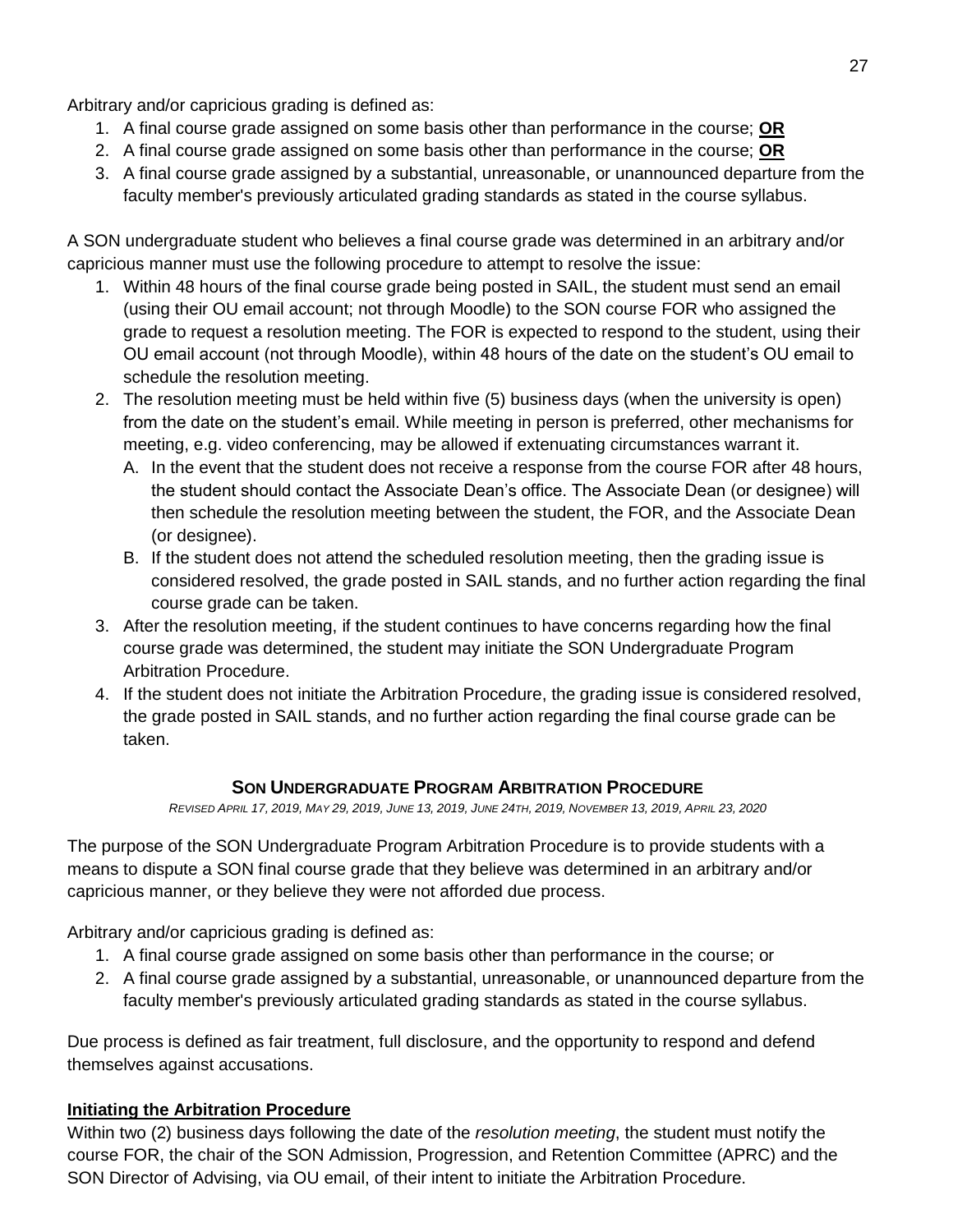After sending the email notification, the student must complete and submit the SON Student Request for Arbitration For[m\(h](about:blank)ttp://www.oakland.edu/nursing/student-resources/forms). A SON undergraduate student who initiates the

Arbitration Procedure may continue with their academic Plan of Study until the arbitration process is final.

The student has the option of identifying and/or requesting that a member of the SON faculty or advising department serve as their advocate during the arbitration process.

#### **Arbitration Hearing**

- 1. The Assistant to the Associate Dean will notify the student and the course FOR of the date, time, and location of the arbitration hearing which must take place within five (5) business days (when the university is open) of receipt of the SON Student Request for Arbitration Form.
- 2. The SON APRC will convene on the established arbitration hearing date and will meet with both the student and the course FOR.
	- A. If the student does not attend the scheduled arbitration hearing, the grading issue is considered resolved, the grade posted in SAIL stands, and no further action regarding the final course grade can be taken.
- 3. Within two (2) business days following the arbitration hearing, the SON APRC will submit an arbitration decision, in writing, to the SON Dean.
- 4. The SON Dean will review the arbitration decision letter and decide on an outcome for the grading dispute.
- 5. The student will be notified of the Dean's decision via Certified Mail. **The decision of the SON Dean is final**.

After receiving the SON Dean's decision, it is the student's responsibility to disenroll from any NRS courses in which they are no longer eligible to be enrolled.

#### <span id="page-27-0"></span>**[U](#page-27-0)NDERGRADUATE PROGRAM DISMISSAL APPEAL**

*REVISED APRIL 17, 2019, MAY 29, 2019, JUNE 13, 2019, & NOVEMBER13, 2019*

<span id="page-27-1"></span>A SON undergraduate student who is dismissed from the SON may appeal their dismissal. Such appeals will be considered on a case-by-case basis by the SON Admission, Progression, and Retention Committee (APRC). A student who wishes to appeal their dismissal from the SON must do so within 12 months following the date on their dismissal letter. A SON undergraduate student may not appeal a second dismissal.

- 1. To appeal their SON dismissal, the student must complete the *Academic Performance Dismissal Appeal* (*APDA*) form and submit the completed form to the SON Director of Advising within 12 months following the date of their dismissal.
- 2. Within five (5) business days (when the university is open) of receipt of the APDA, the SON Director of Advising will notify the SON APRC that a dismissal appeal has been received.
- 3. Within fourteen (14) business days (when the university is open) of notification by the SON Director of Advising and receipt of the student's APDA, the APRC will meet to review the dismissal appeal materials and submit its recommendation to the SON Dean.
- 4. The SON Dean will review the APRC recommendation and make a decision regarding the dismissal appeal.
- 5. The student will be notified of the Dean's decision via Certified Mail. **The decision of the Dean is final**.
	- A. If the dismissal appeal is approved, the student is reinstated and the dismissal is deferred.
- 6. If reinstated, the student will be placed on SON Probation and will return to nursing coursework on a space available basis. Prior to enrolling in any NRS course(s), the student must meet with their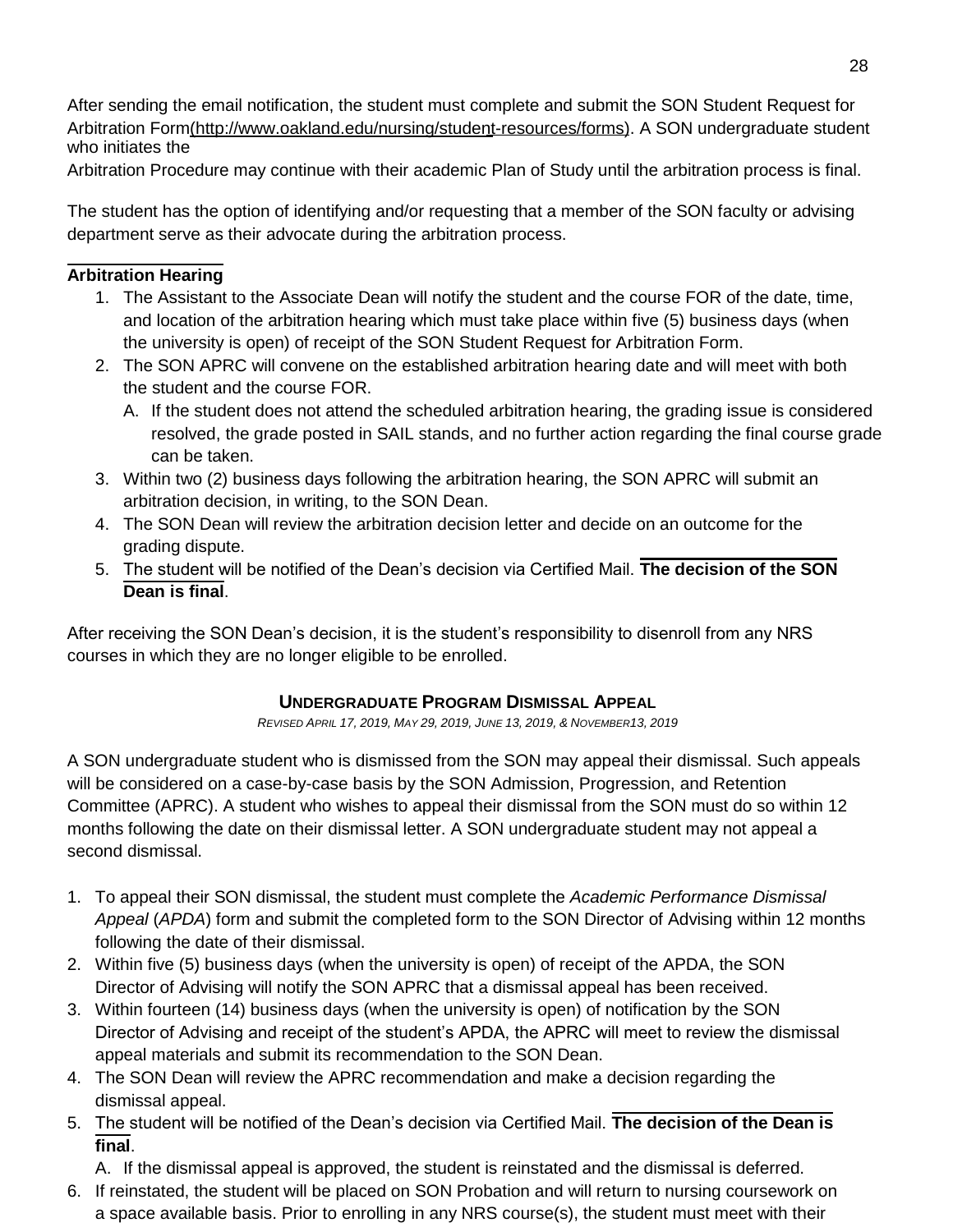SON Academic Adviser to develop a new plan of study. Minimally, the student must repeat the course(s) in which they received a final course grade below B- or U.

#### <span id="page-28-0"></span>**R[EADMISSION TO THE](#page-28-0) SON UNDERGRADUATE PROGRAM**

*Approved by School of Nursing Faculty Assembly on October 25, 2012 Revised June 13, 2019, June 24th 2019, & November 13, 2019, April 23, 2020*

A student who was dismissed from the SON undergraduate program and who wants to be readmitted may request readmission **one time**. To request readmission, the former SON undergraduate student must:

- 1. Complete the SON Readmission Request form and submit it to the SON Director of Advising within 12 months following the date of their dismissal.
- 2. Within five (5) business days (when the university is open) following submission of the SON Readmission Request form, the SON Director of Advising will notify the SON APRC that a readmission request has been received.
- 3. Within fourteen (14) business days (when the university is open) of notification by the SON Director of Advising and receipt of the student's readmission request, the APRC will meet to review the readmission request and submit its recommendation to the SON Dean.
- 4. The SON Dean will review the APRC recommendation and decide regarding the readmission request.
- 5. The student will be notified of the Dean's decision via Certified Mail. **The decision of the Dean is final**.
- 6. If a student's readmission request is approved, the student will be placed on SON Probation, and will return to nursing coursework on a space available basis. Prior to enrolling in any NRS course(s), the student must meet with their SON Academic Adviser to develop a new plan of study. Minimally, the student must repeat the course(s) in which they received a final course grade below B- or U.

If it has been longer than 12 months since the dismissal, a student may apply for readmission following the process outlined above. Students who apply for readmission beyond 12 months may be required to repeat additional NRS coursework to stay current on content. Students who have been dismissed from the SON may only request to be readmitted one time.

## <span id="page-28-1"></span>**C[OMMENCEMENT](#page-28-1) AND HONORS**

#### <span id="page-28-2"></span>**Commencement**

*Commencement* is the formal ceremony hosted by OU. Students who complete the BSN degree requirements in the Winter semester will be honored at the April ceremony. Students who complete the BSN degree requirements in the Summer semester can choose whether they wish to be honored at the April or the December ceremony (providing they meet published deadlines for graduation). Students who complete the BSN degree requirements in the Fall semester will be honored at the December commencement ceremony. All students looking to graduate in any given semester must apply through Oakland University by the established deadlines. More information can be found at [Apply for Graduation.](https://www.oakland.edu/registrar/apply-for-graduation/)

#### <span id="page-28-3"></span>**SON Honors**

Honors are awarded to students at the OU commencement ceremony. SON honors are awarded to undergraduate students who attain an overall OU grade point average (GPA) of 3.2 or higher **and** an overall SON GPA of 3.5 or higher. Students should consult the OU Undergraduate Catalog for specific information about OU honors.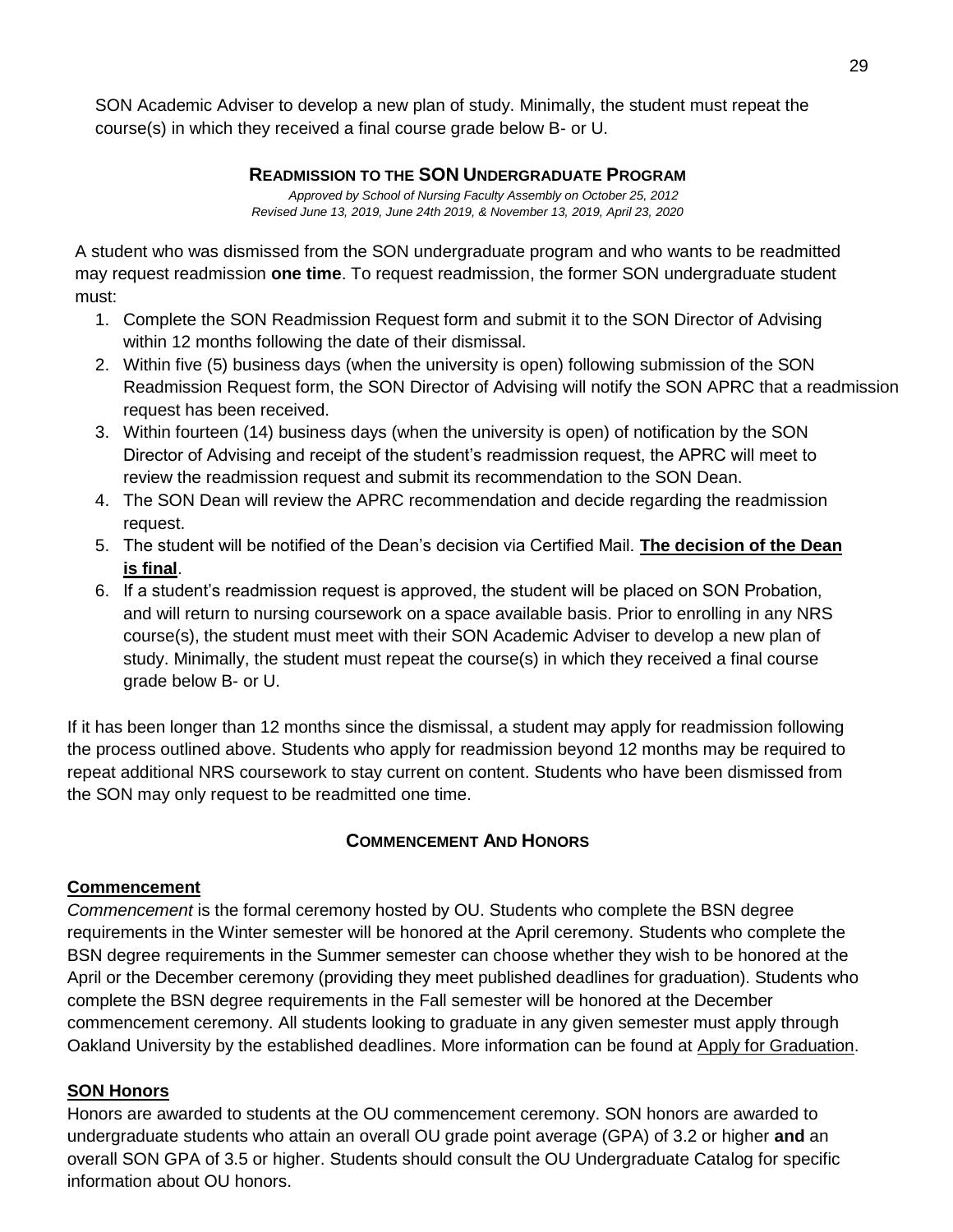#### **SON Pinning Ceremony**

<span id="page-29-0"></span>The Pinning Ceremony is a time-honored tradition for nursing students. Students are invited to participate in the SON Pinning Ceremony in the semester in which they are eligible to graduate.

## <span id="page-29-1"></span>**SCHOOL OF NURSING GRADE C[ONVERSION](#page-29-1) SCALE**

*Approved by the SON Faculty Assembly on March 30, 2017*

| <b>PERCENTAGE</b> | <b>GPA</b> |
|-------------------|------------|
| 95.00-100.00      | A          |
| 90.00-94.99       | А-         |
| 85.00-89.99       | B+         |
| 80.00-84.99       | в          |
| 75.00-79.99       | B-         |
| 70.00-74.99       | C+         |
| 65.00-69.99       | C          |
| 60.00-64.99       | $C -$      |
| 55.00-59.99       | $D+$       |
| 50.00-54.99       | D          |
| 0.00-49.99        | F          |
|                   |            |